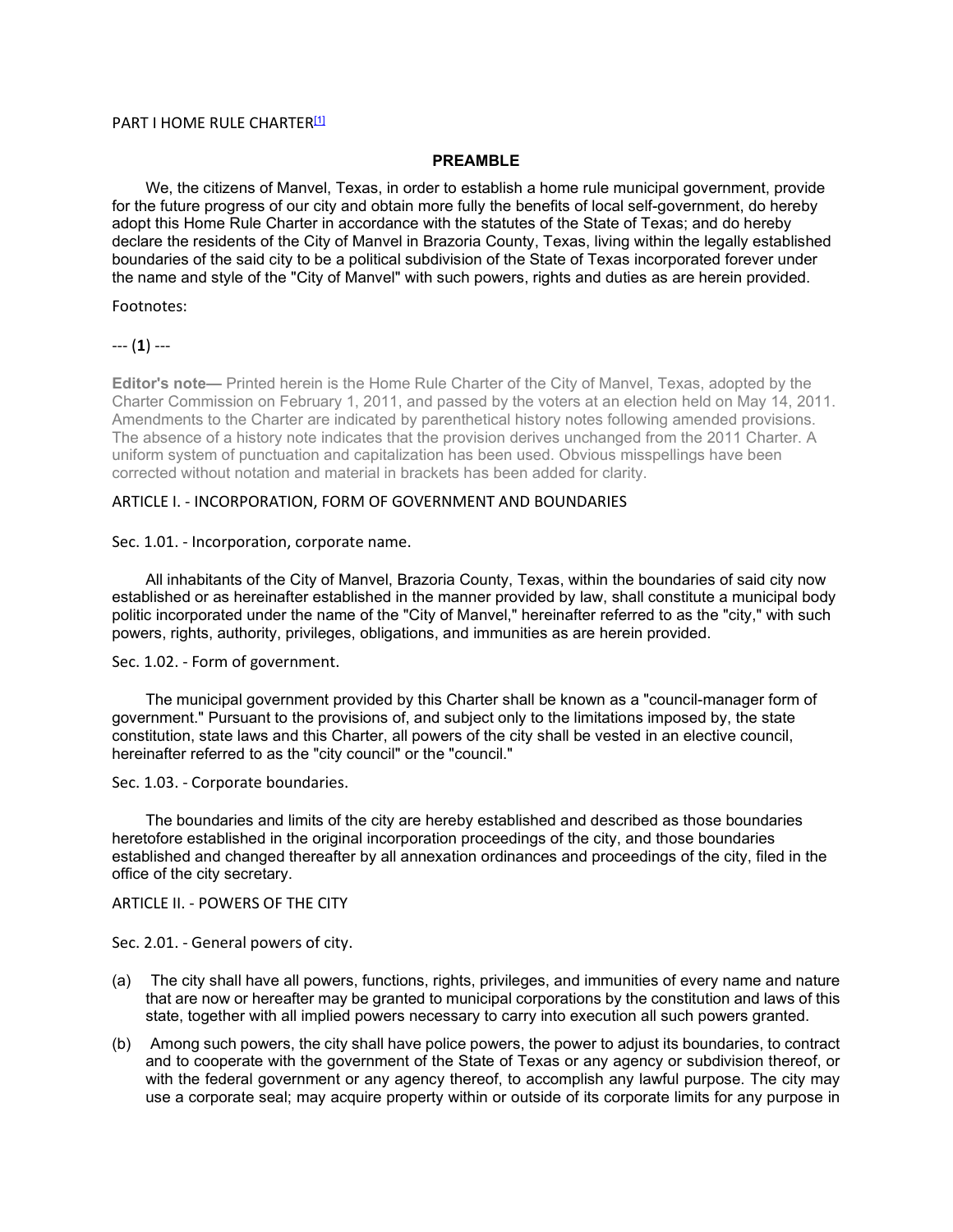fee simple, or in any lesser interest or estate, and, subject to the provisions of this Charter, may sell, lease, mortgage, hold, manage, improve, exchange, and control property as may now or hereafter be owned by it; may access, levy and collect taxes for general and special purposes on all lawful subjects of taxation; may borrow and appropriate money for all lawful purposes; may furnish municipal services, both within and outside of its corporate limits; may provide for the expenditure of public funds for a retirement system, group health, life and accident insurance coverage, and surety bonds for city employees or officers; may pass ordinances, resolutions, and enact such regulations as may be expedient for the maintenance of good government, order and peace of the city and the interest, welfare, health, morals, comfort, safety, security, and convenience of the city and its inhabitants consistent with the provisions of this Charter.

Sec. 2.02. - General powers adopted.

The enumeration of the particular powers of this Charter shall not be held or deemed to be exclusive, but in addition to the powers enumerated herein or implied hereby or appropriate to the exercise of such powers, the city shall have and may exercise all powers of local self-government and all other powers which, under the Constitution and laws of the State of Texas, it would be competent for this Charter specifically to enumerate.

Sec. 2.03. - Annexation.

- (a) The council shall have the power, by ordinance, to fix boundaries of the city and to provide for the alteration or the extension of said boundaries, pursuant to any laws of the State of Texas now or hereinafter enacted, with or without the consent of the owners or inhabitants of such territory.
- (b) The annexation ordinance shall describe the territory to be annexed. Notice shall be published and public hearings held as required by state law. Amendments not enlarging or extending the boundaries set forth in the proposed ordinance may be incorporated therein without the necessity of republication of said notice. The additional territory annexed shall be a part of the city and the property situated therein shall bear its pro rata share of the taxes levied by the city as provided by state law. The inhabitants thereof shall be entitled to all the rights and privileges of other citizens and shall be bound by the acts, ordinances, resolutions, and regulations of the city.

Sec. 2.04. - Disannexation.

The council may, by ordinance, disannex any territory within the corporate boundaries of the city, if the council determines that the territory is not necessary or suitable for city purposes, and may exchange territory with other municipalities. When a disannexation ordinance is passed, the disannexed territory shall cease to be a part of the city.

Sec. 2.05. - Eminent domain.

The city shall have the full right, power and authority to exercise the power of eminent domain when necessary or desirable to carry out any of the powers conferred upon it by this Charter, or by the constitution or laws of the State of Texas. The power of eminent domain hereby conferred shall include the right of the city to take fee title and easement interest in the lands so condemned, and such power and authority shall include the right to condemn public or private property for such purposes. The power of eminent domain shall be limited as provided in the constitution and laws of the State of Texas.

It shall take an affirmative vote of two-thirds (2/3) of the entire council (including the mayor) to institute and culminate eminent domain proceedings.

Sec. 2.06. - Power to acquire property inside and outside city for any lawful purposes.

The city shall have the power to sell and acquire property either private or public located inside or outside its corporate limits for any lawful purpose.

Sec. 2.07. - Other powers.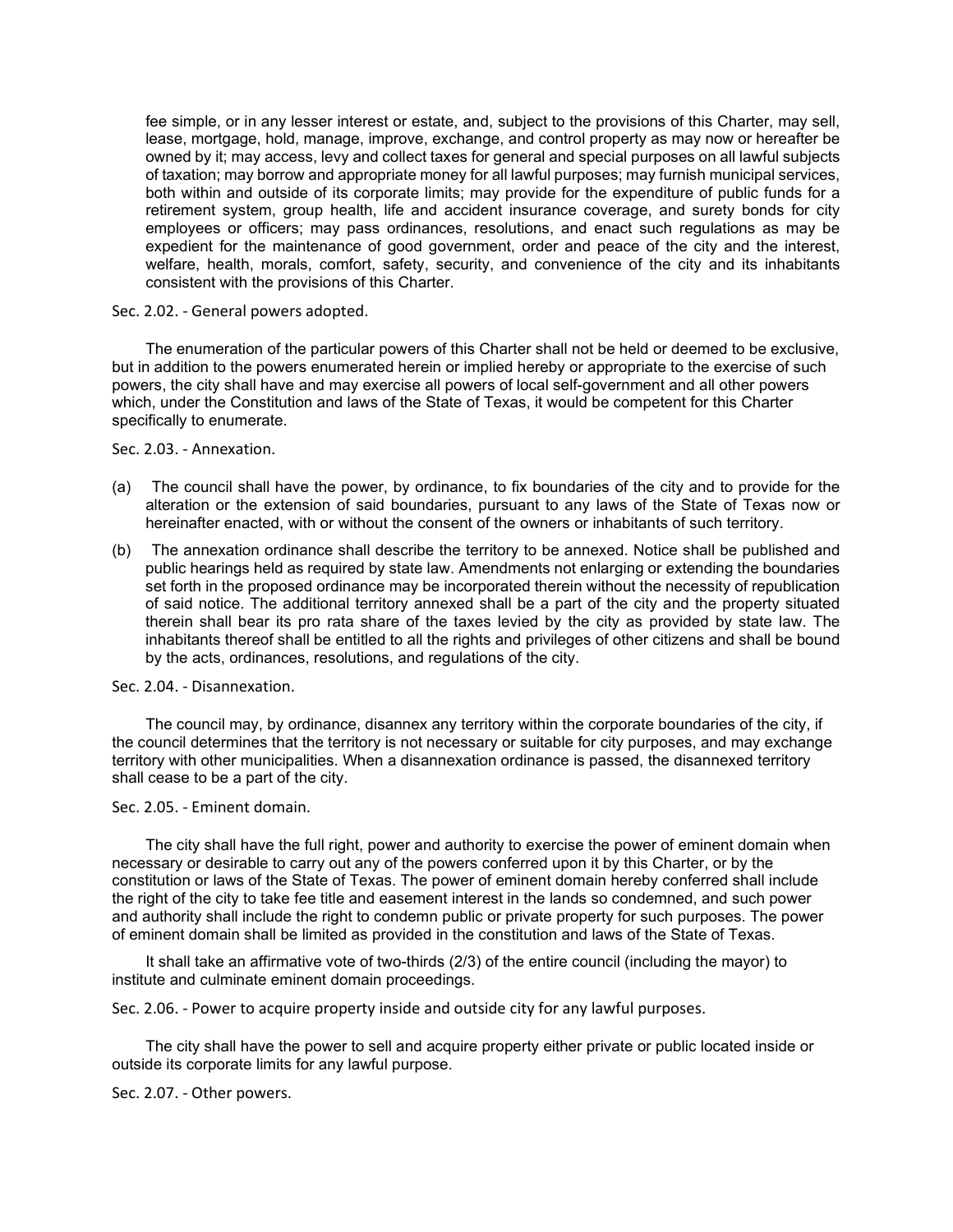In addition to the powers granted above, the city may regulate and control the use, for whatever purpose, of the streets and other public places; may make and enforce all police, health, sanitation, and other regulations; and may pass such ordinances as may be expedient for the protection and maintenance of good government, peace and welfare of the city, for the performance of the functions thereof, for the order and security of its residences; and may provide suitable penalties for the violation of any ordinance enacted by the city; and, except as prohibited by the constitution and laws of this state or restricted by this Charter, the city may exercise all municipal powers, functions, rights, privileges, and immunities of every name and nature whatsoever.

## ARTICLE III. - CITY COUNCIL AND MAYOR

## Sec. 3.01. - Governing body.

The governing and lawmaking body of the city shall consist of a mayor and six (6) councilmembers and shall be known as the city council or the council.

Sec. 3.02. - Elective officers.

The mayor and the councilmembers shall be elected and hold office as herein provided:

- (a) Each councilmember shall be elected to and occupy a place on the council, such places being numbered 1, 2, 3, 4, 5 and 6.
- (b) The mayor and all members of the city council shall be elected by the qualified voters of the entire city, commonly known as "at large." Each councilmember shall be elected at large by place. See section 3.02(a).
- (c) All councilmembers and the mayor shall be elected for terms as follows:
	- (1) If this Charter is adopted, the mayor shall be elected for a three-year term at the regular city election held in May 2011 and, thereafter, elected to three-year terms.
	- (2) If this Charter is adopted, councilmembers who hold positions 3 and 5, which terms expire in 2011, shall be designated as places 3 and 5, and the councilmembers elected to such places at the regular city election held in May 2011 shall be elected for three-year terms and, thereafter, elected to three-year terms.
	- (3) If this Charter is adopted, councilmembers who hold positions 1 and 2, which terms expire in 2012, shall be designated as places 1 and 2, and the councilmembers elected to such places at the regular city election held in May 2012 shall be elected for three-year terms and, thereafter, elected to three-year terms.
	- (4) If this Charter is adopted, the councilmember who holds position 4, which term expires in 2012, shall be designated as place 4, and the councilmember elected to such place at the regular city election held in May 2012 shall be elected for a one-year term and, thereafter, beginning in the regular city election held in May 2013 shall be elected to three-year terms.
	- (5) If this Charter is adopted, councilmember place 6 will be filled at the regular election held in May 2011, for a two-year term and, thereafter, beginning in the regular city election held in May 2013, shall be elected to three-year terms.
- (d) The members of city council at the time of adoption of this Charter shall have all the powers and duties granted in this Charter.
- (e) The limitations prescribed in section 3.03 of article III of this Charter shall apply to all persons elected or appointed to a three-year term of office in 2011 and thereafter, but will not include terms of office which began prior to adoption of this Charter or the initial one-year term of office of councilmember place 4 or the initial two-year term of office of councilmember place 6.

Sec. 3.03. - Limitation on consecutive terms for elected officials.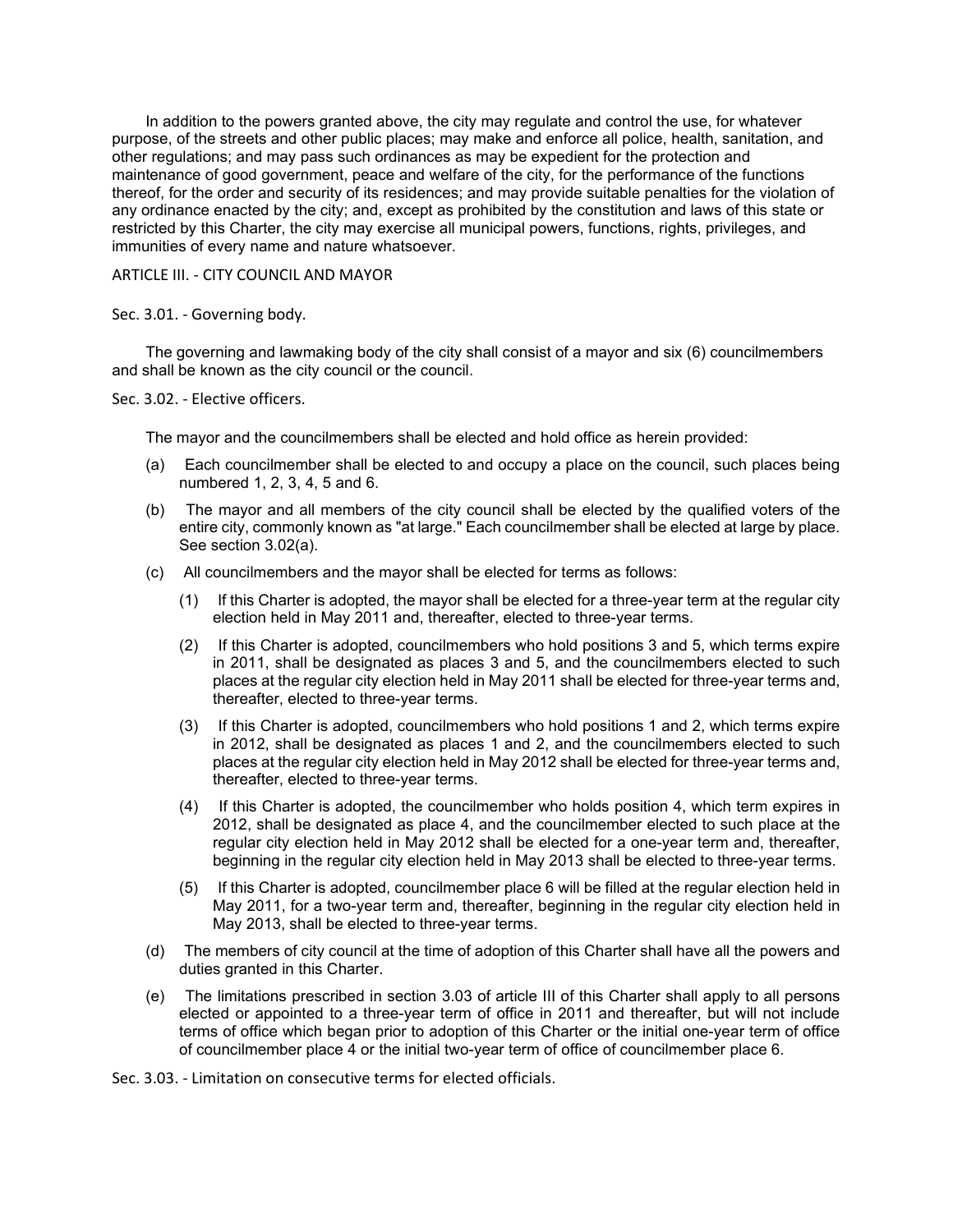- (a) A person who has been elected as mayor or councilmember for three (3) consecutive terms shall not again be eligible to become a candidate for, or to serve in the office of, mayor or councilmember until the second regular election after the third consecutive term has expired.
- (b) For the purposes of this section, a term of office shall be defined as an elected period of three (3) years (defined as from regular election date to general election date). A person elected to fill an unexpired term or terms of less than three (3) years may serve three additional consecutive terms.
- (c) A councilmember shall be considered to serve consecutive terms if serving in different places consecutively; however, it shall not be considered a consecutive term when a councilmember is elected to the office of mayor. However, a person who has served six (6) consecutive terms as both mayor and councilmember shall not again be eligible to serve in either capacity until the second regular election after the sixth consecutive term has expired.
- (d) If an incumbent seeks a different elected office or elected position of the city other than that which he/she then holds, he/she shall submit a letter of resignation to the city council at least seventy-five (75) days prior to the date of election for such desired office or position. Unless otherwise prohibited by operation of law or this Charter, the incumbent shall hold over in the office or position subject to resignation until their successor qualifies for the incumbent's vacated position, or until such incumbent qualifies for the different office or position sought, whichever first occurs.

(Ord. No. 2017-O-06, 2-13-2017)

Sec. 3.04. - Qualifications.

- (a) *Candidates*. Each person who becomes a candidate for mayor or councilmember shall meet the following qualifications:
	- (1) Be at least twenty-one (21) years of age on the first day of the term to be filled at the election;
	- (2) Be a citizen of the United States;
	- (3) Be a qualified voter of the city;
	- (4) At the time of the election, and for at least twelve (12) consecutive months preceding the election, shall reside within the corporate limits of the city;
	- (5) No candidate may file for more than one (1) office or place number per election;
	- (6) Must not have been convicted of a felony or any offense involving moral turpitude.
- (b) When any member of the council or the mayor no longer possesses all of the qualifications specified in this section, or is convicted of a felony or any offense involving moral turpitude while in office, the office shall immediately and automatically become vacant. The council shall be the judge of the qualifications of its members in accordance with section 3.08(b) and for these purposes shall have the power to conduct a tribunal, subpoena witnesses and require the production of records.

(Ord. No. 2017-O-06, 2-13-2017)

Sec. 3.05. - Compensation.

Unless approved by the voters, city council shall not be compensated. Members of the city council may, however, be reimbursed for approved expenses incurred during the course of their duties. Reimbursement guidelines and requirements for members of the city council shall be the same as for city employees.

Sec. 3.06. - Presiding officer; duties of mayor.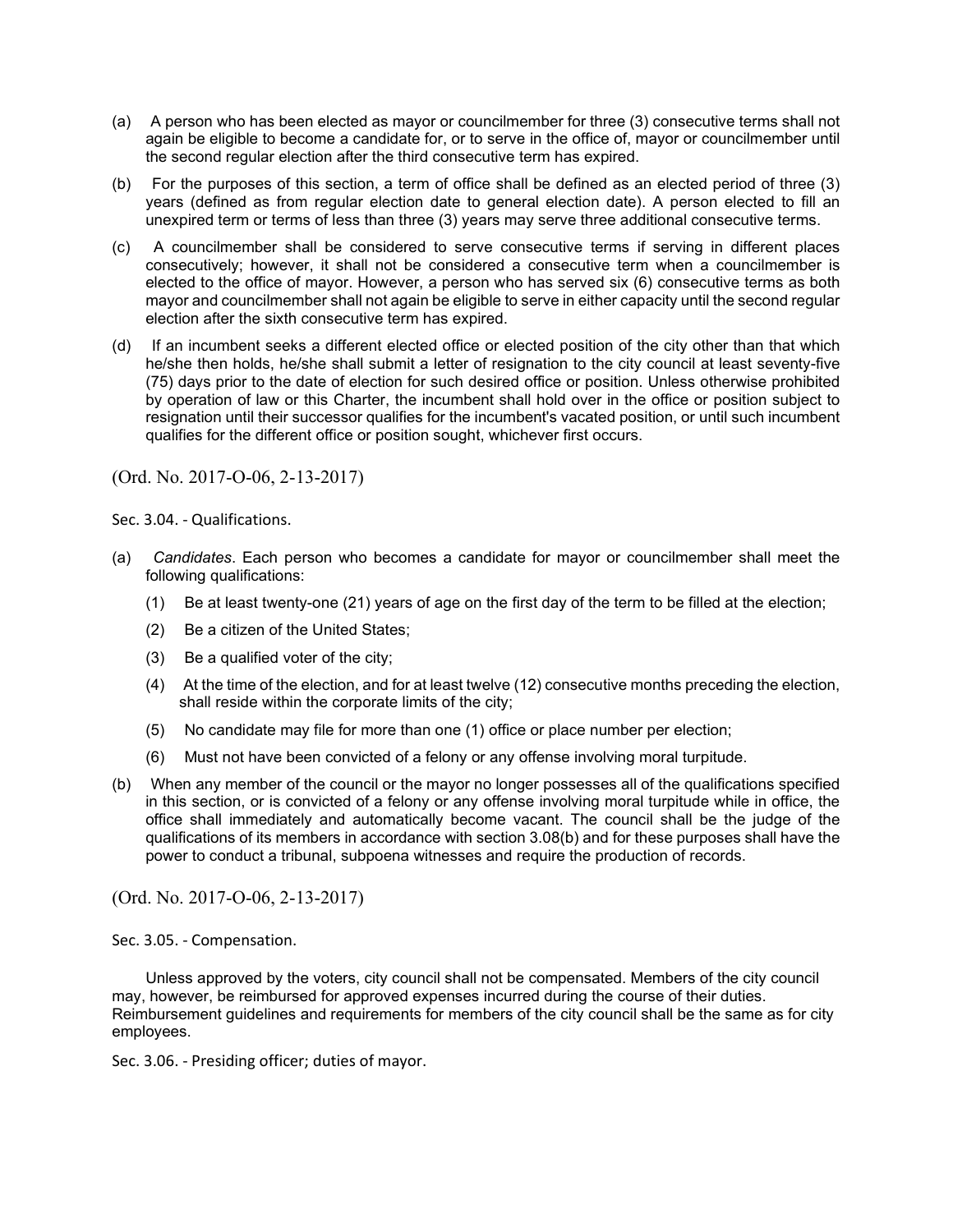The mayor shall preside over the meetings of the council, and perform such other duties consistent with the office as may be imposed upon him/her by this Charter, and by ordinances and resolutions passed in pursuance thereof. He/she shall participate in the discussion of all matters coming before the council, may make or second motions on all matters before the council, and shall have a vote. He/she shall be recognized as the official head of the city by the courts for the purpose of enforcing martial law and for all ceremonial purposes.

Sec. 3.07. - Mayor pro tem.

At the first meeting after each regular election or regular runoff election, if any, or as soon thereafter as practicable, the city council shall appoint one (1) of its councilmembers as mayor pro tem who shall hold said office for one (1) year. The mayor pro tem shall perform the duties of mayor in case of the absence or disability of the mayor.

Sec. 3.08. - Vacancies; forfeiture of office; filling of vacancies.

- (a) *Vacancies*. The office of the mayor or a councilmember shall become vacant upon the mayor or councilmember's death, resignation, removal from office (in any manner authorized by law), or forfeiture of office.
- (b) *Forfeiture of office*. The mayor or a councilmember shall forfeit his/her office if, during a term of office, the mayor or councilmember:
	- (1) Is no longer a US citizen or qualified voter of the city or lacks any qualification for the office prescribed by this Charter or by other law;
	- (2) Violates any express prohibition of this Charter;
	- (3) Is convicted of a felony or is convicted of a crime involving moral turpitude; or
	- (4) Fails to attend three (3) consecutive regular meetings of the council without being excused by the council.

When any member of the council or the mayor no longer possesses all of the qualifications specified in this section, the office shall immediately and automatically become vacant. The council shall be the judge of the qualifications of its members and for these purposes shall have the power to conduct a tribunal, subpoena witnesses and require the production of records. The council shall, by an affirmative vote of a majority of the entire membership, be the final judge in matters involving forfeiture of office by a councilmember or the mayor.

(c) *Filling of vacancies.* If a vacancy or vacancies occur on the council, then the remaining councilmembers shall call a special election for the purpose of filling the unexpired term in accordance with state law.

Sec. 3.09. - Meetings of city council.

The city council shall hold at least one (1) regular meeting each month and as many additional special meetings as they deem necessary to transact the business of the city. Special meetings may be held on the call of the mayor or four (4) or more councilmembers. The city council shall fix, by resolution, the days and times of the regular meeting. All meetings of the city council shall be held at the city hall, or at such other public place as may be approved by city council, and all meetings of the city council shall be open to the public, except as authorized by state law. Each member of city council, if present, shall vote upon all matters before the city council, except when the matter involves the consideration of that member's own official conduct or where that member's participation in the vote is prohibited by state law.

#### Sec. 3.10. - Rules of procedure.

The city council shall, by resolution, determine its own rules and order of business. The city council shall provide for minutes being taken and recorded of all its public meetings, and such minutes shall be a public record. Four (4) members of city council shall constitute a quorum for the purpose of transaction of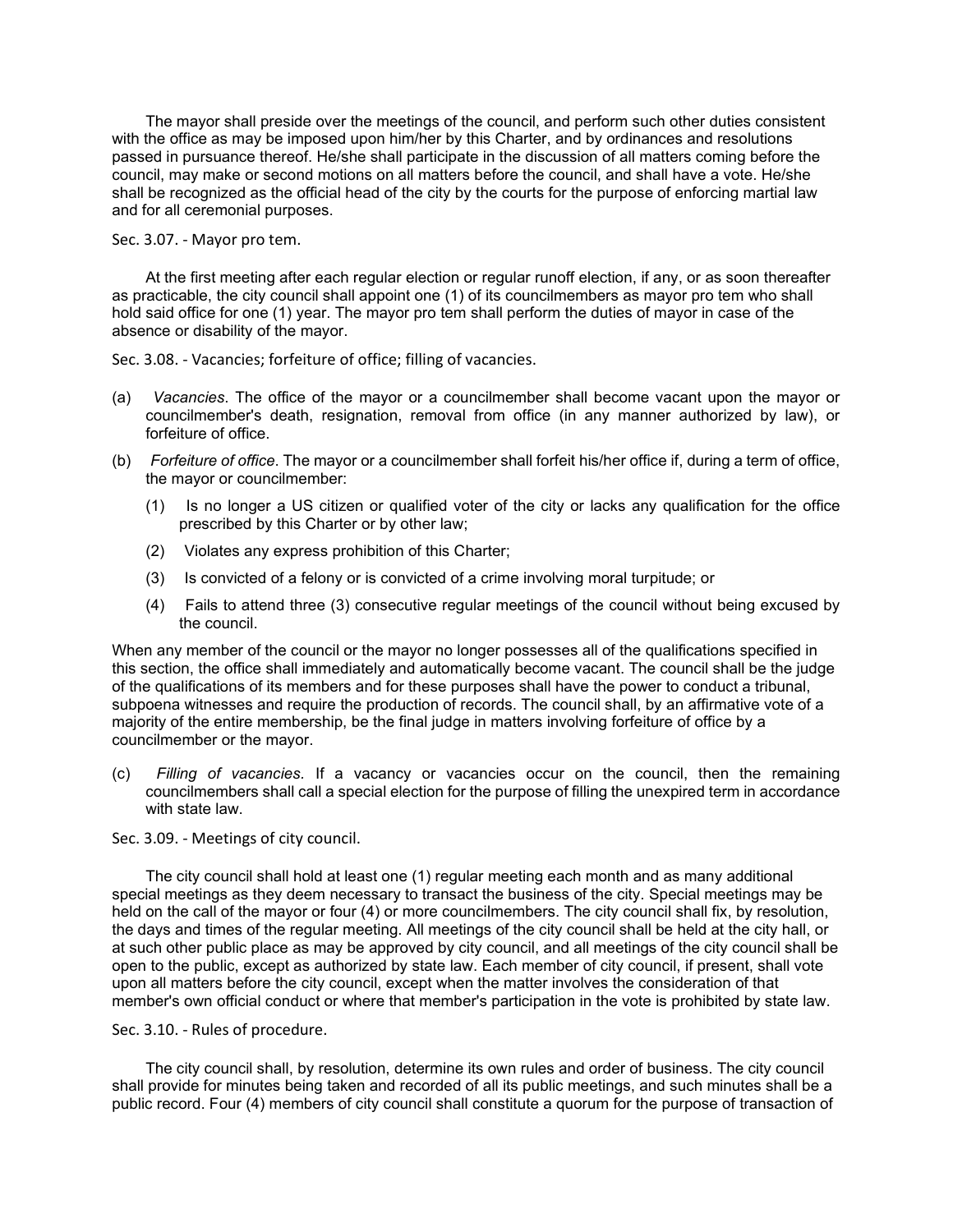business, and no action of the city council shall be valid or binding unless approved by the affirmative vote of a majority of the entire city council. If, at any meeting of four (4) or more members of the city council, neither the mayor nor mayor pro tem is present, then those councilmembers present shall elect one of their numbers to be the chairman for conducting the meeting as provided herein.

Sec. 3.11. - Code of ethics and conduct.

The city council shall adopt, by ordinance, a code of ethics and conduct that is consistent with the provisions of this Charter and the laws of the State of Texas. The code of ethics and conduct shall be applicable to all elected officers, appointed board, commission, and committee members, and employees of the city.

ARTICLE IV. - RESPONSIBILITIES OF CITY COUNCIL

Sec. 4.01. - Powers of council.

All powers and authority, including determination of all matters of policy, which are expressly or by implication conferred on or possessed by the city, shall be vested in and exercised by the council; provided, however, the council shall have no authority to exercise those powers that are expressly conferred upon other city officers by this Charter.

Sec. 4.02. - Appointment of members of boards and commissions.

The members of all boards and commissions created by this Charter or by the council shall be appointed by the council. Members of all boards shall be residents of the city, unless otherwise provided by law.

Sec. 4.03. - Investigative powers of council.

The council as a whole shall have the power to inquire into or investigate the official conduct of any department, agency, officer, or employee of the city and, for that purpose, shall have the power to administer oaths, subpoena witnesses, compel the production of books, papers, records, or other evidence, conduct a tribunal, and as shall be provided by ordinance, to punish and fix penalties for contempt for failure or refusal to obey any such subpoena or to produce any such books, papers, records, or other evidence. All powers granted by this section shall be exercised only in a meeting of a quorum of the council held in compliance with state law.

Sec. 4.04. - Depository of city funds.

The council shall select a depository, according to state law, for city funds.

Sec. 4.05. - Interference in administrative matters.

The city manager shall be the chief administrative officer and the head of the administrative branch of the city. Except for the purpose of inquiry or investigation, the council and its members shall deal with the administrative departments and personnel solely through the city manager, and no member of the council shall give orders to any subordinate of the city manager, either publicly or privately.

## Sec. 4.06. - Appointive offices.

In addition to the elected officers, the other officers of the city shall be the city manager, city secretary, municipal court judge, and city attorney, and such other officers as the council may from time to time establish. The council may abolish or consolidate such offices and positions as it may deem to be in the best interest of the city and may divide the administration of such offices or positions as it may deem advisable, create new offices and positions, and discontinue any office or position at its discretion, except the offices of city manager, city secretary, municipal court judge, and city attorney. Removal of officers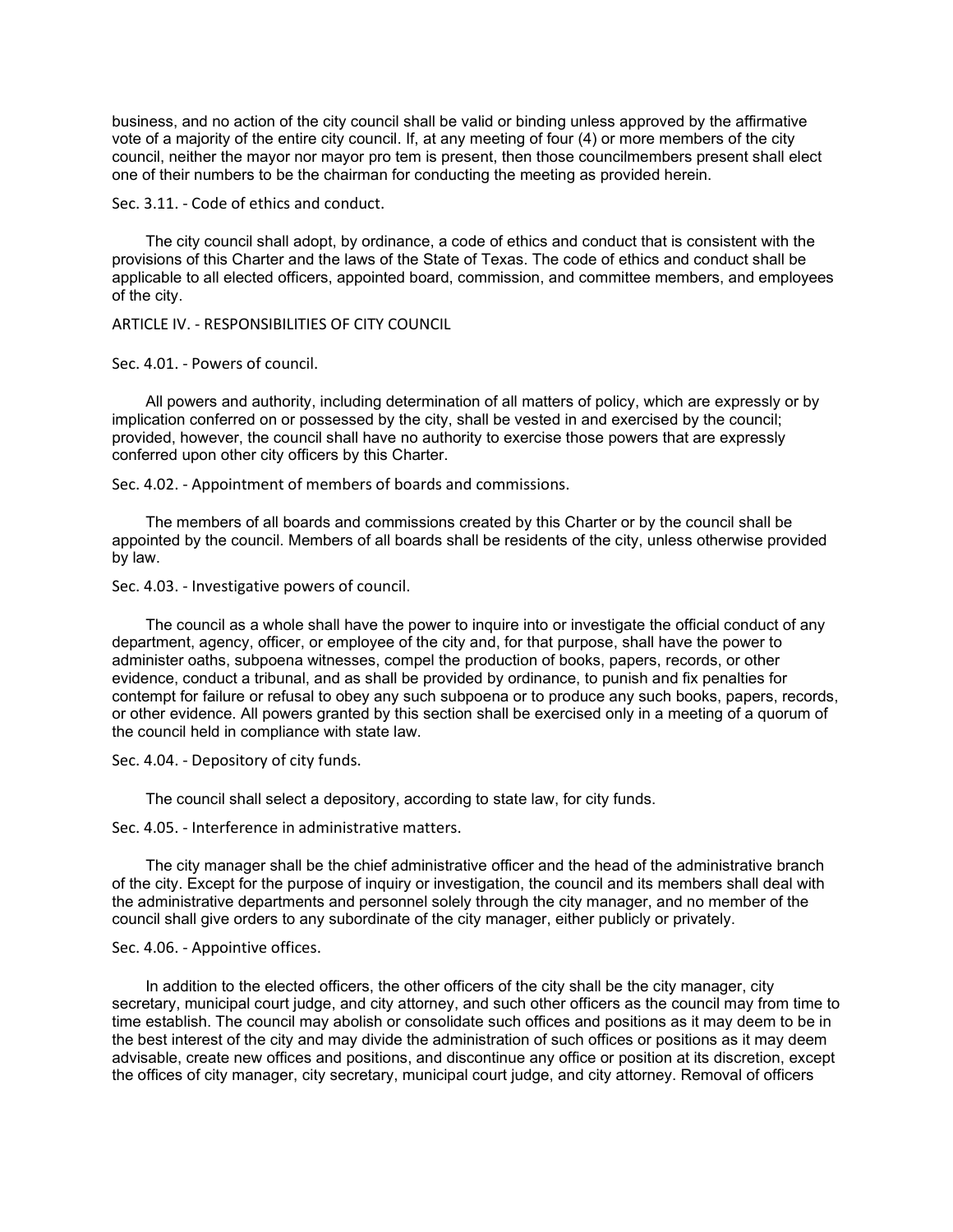appointed by the city council shall be at the discretion of the council, by vote of the majority of the entire council.

Sec. 4.07. - State of emergency.

- (a) A state of emergency shall be deemed to exist during periods of impending or actual public crisis or disaster. A state of emergency may be declared by the vote of the council, or by order of the mayor as authorized by state law, or, in his/her absence or disability, the mayor pro tem, and in the absence or disability of the mayor and mayor pro tem, by three (3) members of the council, if a meeting of the council cannot be called within the time available, and conditions threaten to render the normal procedures of the city inadequate for the protection of persons or property. During a state of emergency, the mayor, or, in his/her absence or disability, the mayor pro tem shall have all the powers that would be vested in the council by state law to the extent he/she considers reasonable or necessary for the protection of persons or property.
- (b) The emergency powers herein provided shall be exercised only to the extent made necessary by the nature of the emergency and during the continuation of the state of emergency.
- (c) The mayor, or person authorized by this Charter to carry out the duties of the mayor, or the council by a majority vote, shall be authorized to declare the emergency terminated.

Sec. 4.08. - Validation of all ordinances, rules and regulations.

All ordinances, resolutions, rules and regulations of the city heretofore ordained, passed, adopted, or enacted, that are in force at the time this Charter becomes effective, and which are not in conflict with this Charter, shall remain in full force and effect until altered, amended or repealed by the council after this Charter takes effect.

Sec. 4.09. - Form of ordinances.

Every proposed ordinance shall be introduced in writing and in substantially the form required for final adoption. The subject of the ordinance shall be clearly expressed in its title. The enacting clause of every ordinance shall be: "Be it ordained by the City Council of the City of Manvel," but the same shall be omitted when the ordinances of the city are codified and published in a book or pamphlet form by the city. Any ordinance that repeals or amends an existing ordinance or part of the City Code shall clearly set forth the provision or provisions being repealed or amended and, if amended, shall further clearly set forth the amendment being made.

Sec. 4.10. - Procedure for enacting ordinances and resolutions; publication.

- (a) Ordinances and resolutions may be passed at any regular or special meeting called for that purpose provided notice has been given in accordance with the Texas Open Meetings Act.
- (b) All ordinances, except those defined in section 4.10(f), shall be considered and passed at two (2) separate council meetings. On second presentation, the council may consider and approve any changes it deems necessary from the ordinance presented at first reading, unless otherwise provided by state law.
- (c) The descriptive caption or title of an ordinance that imposes a penalty, fine or forfeiture and the penalty for violating the ordinance shall be published at least once in the official newspaper of the city.
- (d) An ordinance required to be published takes effect when the publication requirement is satisfied, unless the ordinance provides otherwise, and an ordinance that is not required to be published takes effect when adopted, unless the ordinance provides otherwise.
- (e) The city attorney shall review and approve as to form all proposed ordinances prior to adoption and shall make any suggestions and/or objections to said ordinance in writing to the city council.
- (f) The requirement of reading an ordinance at two (2) council meetings shall not apply to ordinances relating to the adoption or amendment of a budget, the assessment, levy, or collection of taxes, the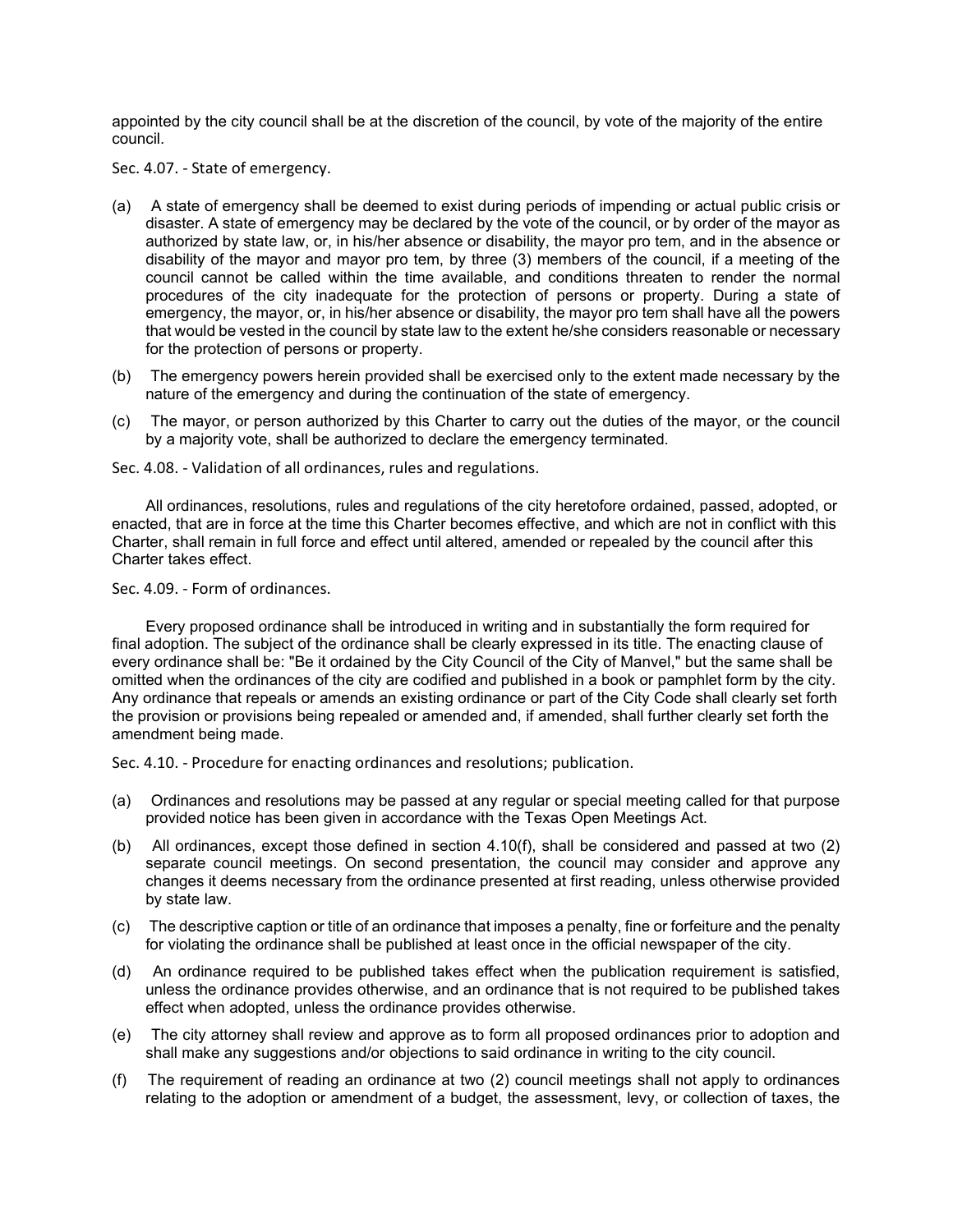calling of an election, or the canvassing of the returns and declaration of results of an election, the incurring of indebtedness, including, specifically, the issuance or sale of bonds or certificates of obligation, or an emergency if so declared by council.

(g) An ordinance requiring two (2) readings shall be deemed rejected if approval on second reading is not obtained within ninety (90) days of the date approval on first reading is obtained.

# Sec. 4.11. - Emergency ordinances.

The council may adopt emergency ordinances only to meet public emergencies affecting the life, health, property, or the public peace. Such ordinances shall not grant, renew, or extend a franchise, or regulate the rate charged by any public utility for its services. An emergency ordinance shall be introduced in the form and manner generally prescribed for ordinances, except that it shall be plainly designed in the title as an emergency ordinance and shall contain, after the enacting clause, a finding stating that an emergency exists and describing such emergency in clear and specific terms. An emergency ordinance can be adopted with or without amendment or rejected at the meeting at which it is introduced. The affirmative vote of four (4) members of the council shall be required for adoption. After adoption, the ordinance shall be published as required for other adopted ordinances, but may become effective immediately upon enactment.

## Sec. 4.12. - Codification of ordinances.

The city council shall cause all general ordinances of the city to be compiled and printed in code form. For the purpose of this section, general ordinances shall be deemed to be those ordinances of a permanent nature which affect the residents of the city at large. Every general ordinance enacted subsequent to the original codification required above shall be enacted as an amendment to the Code. When adopted by the city council, the printed codes of general ordinances contemplated by this section shall be known and cited officially as the "Manvel City Code" and shall be in full force and effect without the necessity of such Code or any part thereof being published in any newspaper, unless otherwise required by law. The caption, descriptive clause, and other formal parts of the ordinances of the city may be omitted without affecting the validity of such ordinances when they are published as a code. Copies of the Code shall be furnished to the city officers, placed in any city library for free reference, and made available for purchase by the public at a reasonable price.

### Sec. 4.13. - Proof of ordinance.

An ordinance of the city may be proved prima facie by a printed code of ordinances purporting to be printed by authority of the city, or by a copy of the ordinance certified by the city secretary to be a true copy of the same, or by the city secretary's record thereof.

# ARTICLE V. - CITY ADMINISTRATION

Sec. 5.01. - Administrative departments.

- (a) There shall be such administrative departments as are established by this Charter and as may be established by ordinance. Except as otherwise provided in this Charter, the administrative departments shall be under the direction of the city manager. The council shall have power, by ordinance, to establish administrative departments or offices not herein provided by this Charter. The council may discontinue, redesignate, or combine any of the departments and/or administrative offices. No changes shall be made by the council in the organization of the administrative services of the city until recommendations by the city manager thereon shall have been heard by the council.
- (b) The head of each department shall be a director, who shall have supervision and control over his/her department. Directors include persons who hold the positions of chief, superintendent or coordinator, if they report directly to the city manager. Two (2) or more departments may be headed by the same individual, and the city manager may head one or more departments.

Sec. 5.02. - City manager.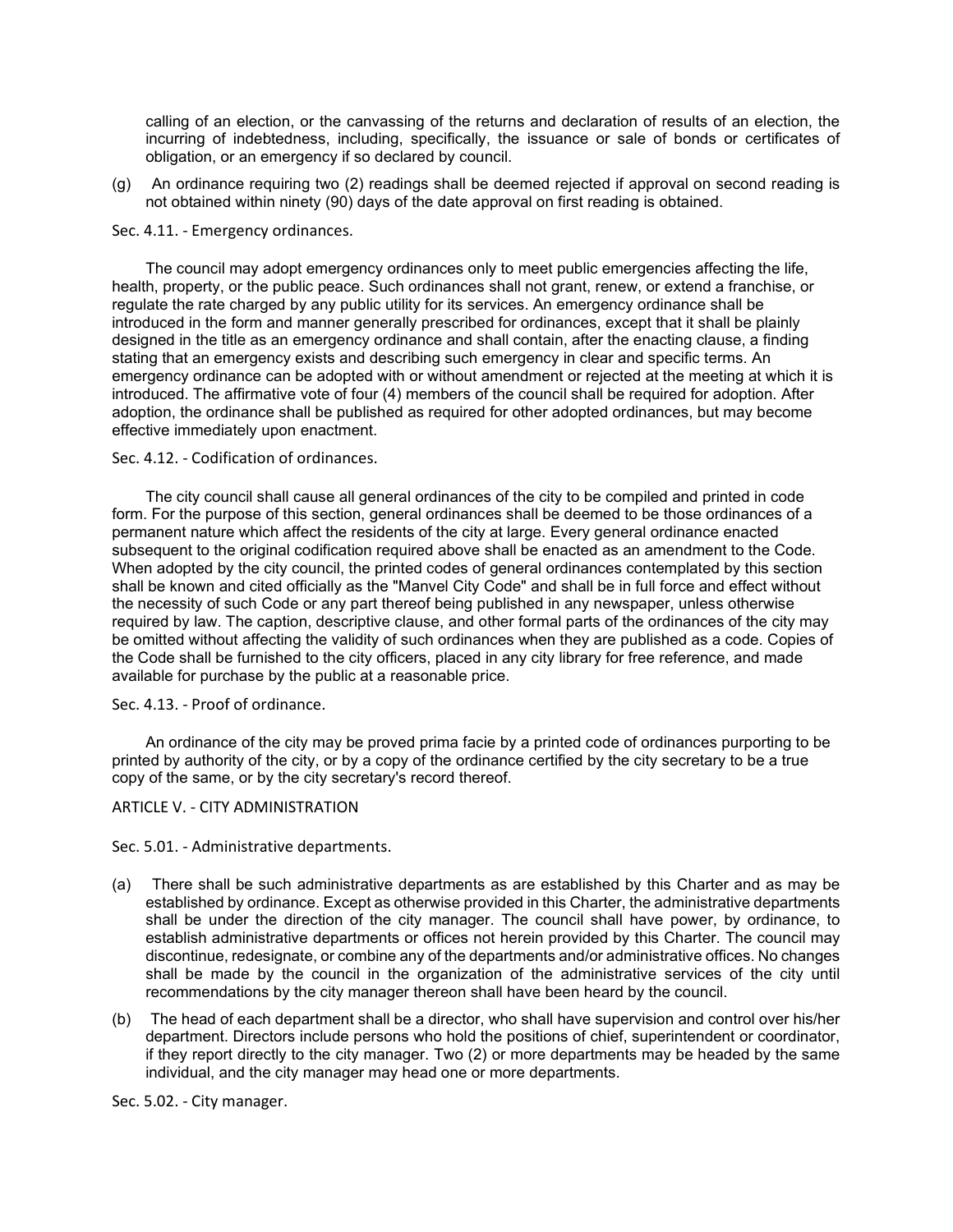- (a) *Appointment and qualifications.*
	- (1) The council, by majority vote of the entire council, shall appoint a city manager, who shall be the chief administrative officer of the city.
	- (2) The method of selection shall be left to the discretion of the council so long as the method ensures orderly, non-partisan action toward securing a competent and qualified person to fill the position. The city manager shall be chosen solely upon the basis of the person's administrative training, experience, ability, and character.
	- (3) Neither the mayor nor any councilmember may be appointed as city manager or acting city manager while holding office or for a period of two (2) years thereafter.
	- (4) The city manager shall establish residency within the city unless excused by city council.
- (b) *Compensation*. The city manager shall receive compensation as may be fixed by the council.
- (c) *Term and removal*.
	- (1) The city manager shall be appointed for a definite term, but may be removed at the discretion of the council, by a majority vote of the entire council.
	- (2) The action of the council in suspending or removing the city manager shall be final. It is the intention of this Charter to vest all authority and fix all responsibilities of such suspension or removal in the council.
	- (3) The council is authorized to enter into a contract with a city manager to establish additional terms of employment.
	- (4) The council shall discuss separation pay in any employment agreement with a city manager.
- (d) *Bond of city manager.* The council shall require the city manager, before entering upon the duties of his/her office, to execute a good and sufficient surety bond, in such amount as the council may demand, payable to the city, and conditioned for the faithful performance of the duties of his/her office. The premium of such bond shall be paid by the city.
- (e) *Powers and duties.* The city manager shall be the chief administrative officer and head of the administrative branch of the city. He/she shall be responsible to the council for the proper administration of all the affairs of the city and to that end shall have the power and be required to:
	- (1) In cooperation with the city attorney, see that all state laws and city ordinances are effectively enforced;
	- (2) Except as prohibited by this Charter, appoint, suspend, and/or remove all or any one of the directors of departments of the city, with the concurrence of the city council, and shall have the authority to appoint, suspend, and/or remove all other employees of the city;
	- (3) Exercise control and supervision over all departments and subdivisions thereof created by this Charter, or that may hereafter be created by the council, except as hereinafter provided;
	- (4) Attend all meetings of the council, except when excused by the council;
	- (5) Prepare a proposed budget annually and submit it to the council each year and be responsible for the administration of such budget after its adoption;
	- (6) Prepare and submit to the council at the end of the fiscal year a complete report on the finances and administrative activities of the city for the preceding year;
	- (7) Keep the council advised of the financial condition and future needs of the city and make such recommendations as he/she deems advisable; and
	- (8) Perform such other duties as may be prescribed by this Charter or required by the council not inconsistent with this Charter.
- (f) *Acting city manager.* The city manager, or the council, shall designate a qualified person of the city to perform the duties of the city manager in case of his/her absence or disability. Such designation by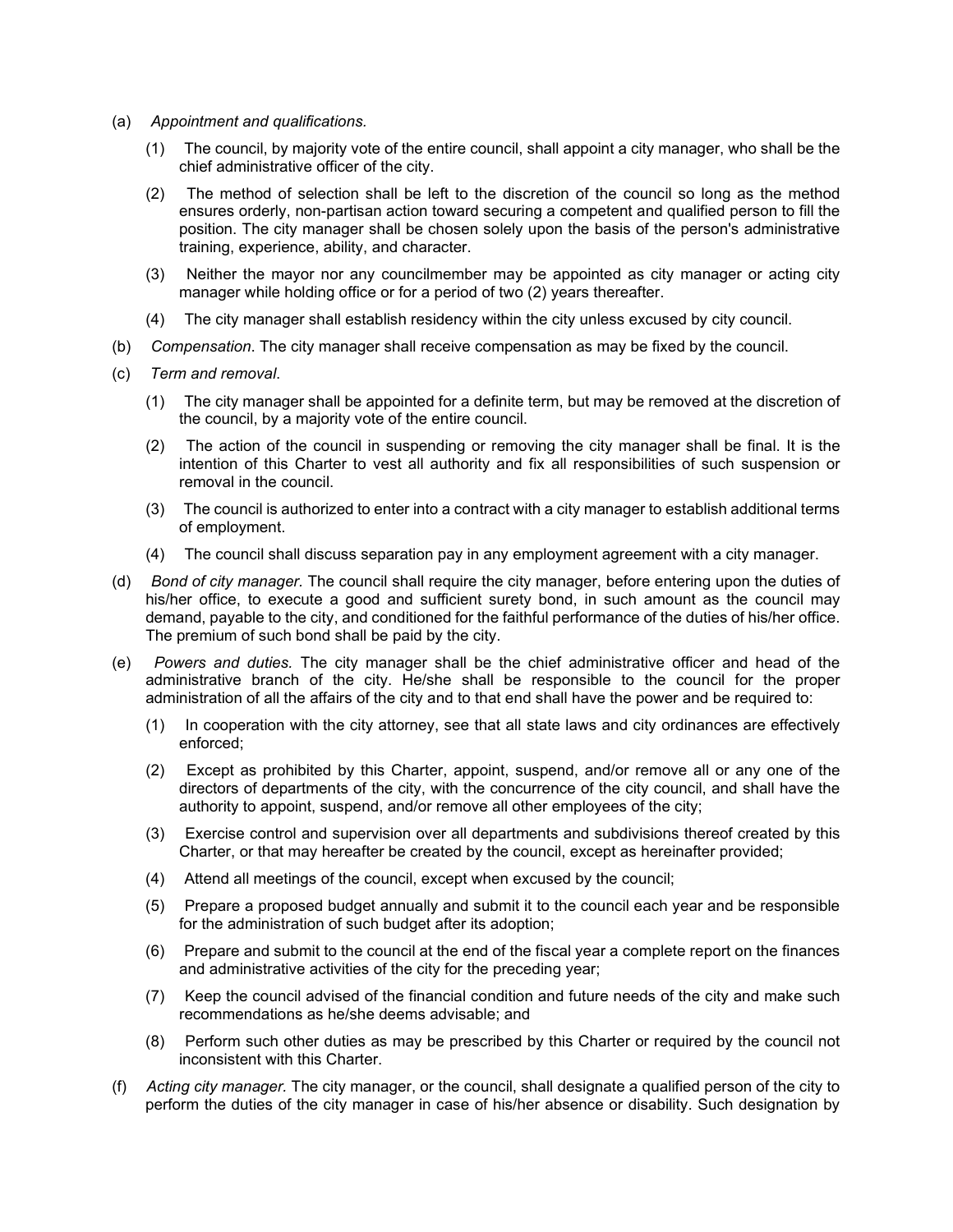the city manager shall be subject to approval by the council. Upon resignation or termination of the city manager, the acting city manager shall perform the duties of the city manager until a new city manager or acting city manager is appointed by the council.

(Ord. No. 2017-O-06, 2-13-2017)

Sec. 5.03. - Municipal court.

- (a) There shall be established and maintained a court, designated as the "Municipal Court" for the trial of misdemeanor offenses, with all such powers and duties as are now or may hereafter be prescribed by the laws of the State of Texas relative to municipal courts.
- (b) The municipal court shall be presided over by a magistrate who shall be known as the "judge of the municipal court." The council may, by ordinance, divide the municipal court into two (2) or more panels or divisions, one of which shall be presided over by the presiding judge. Each additional panel or division shall be presided over by an associate judge, who is a magistrate with the same powers as the presiding judge. The judge or judges for said court shall be appointed by council for a term of three (3) years to run concurrent with the term of the mayor, but any judge may be removed or replaced at any time at the discretion of the council, with or without cause, by a majority vote of the entire council. Each judge shall receive such salary as may be fixed by council and shall be a licensed attorney in the State of Texas.
- (c) There shall be a court administrator of said court appointed by the city manager. Said administrator, and such deputies as may be authorized by the council and appointed by the city manager, shall have the power to administer oaths and affidavits, make certificates, keep records of the proceedings of the court, affix the seal of said court thereto, and generally do and perform any and all acts usual and necessary as performed by clerks and deputy clerks of courts. The city shall require the court administrator, before entering upon the duties of the office, to execute a good and sufficient surety bond, in such amount as the city may demand, payable to the city, and conditioned for the faithful performance of the duties of the office. The premium of such bond shall be paid by the city.
- (d) In case of the disability or absence of the judge of the municipal court, the council shall appoint a qualified person to act as judge of the municipal court.

Sec. 5.04. - City secretary.

There shall be a city secretary, who shall be appointed by and serve at the pleasure of the city manager, with the concurrence of council. There shall be an assistant city secretary, if authorized by council who shall act in the absence of the city secretary. The city secretary and assistant city secretary, if any, shall act as the secretary to the council.

The city secretary shall:

- (1) Attend all meetings of the council and keep accurate records of all actions taken by the council;
- (2) Maintain the official records and files of the city;
- (3) Administer oaths;
- (4) Attest contracts, certificates, and other legal instruments when executed by the authorized officers of the city;
- (5) Serve as the election official for all city elections; and
- (6) Perform such other duties as may be required of the city secretary by this Charter, the council, or state law.

Sec. 5.05. - City attorney.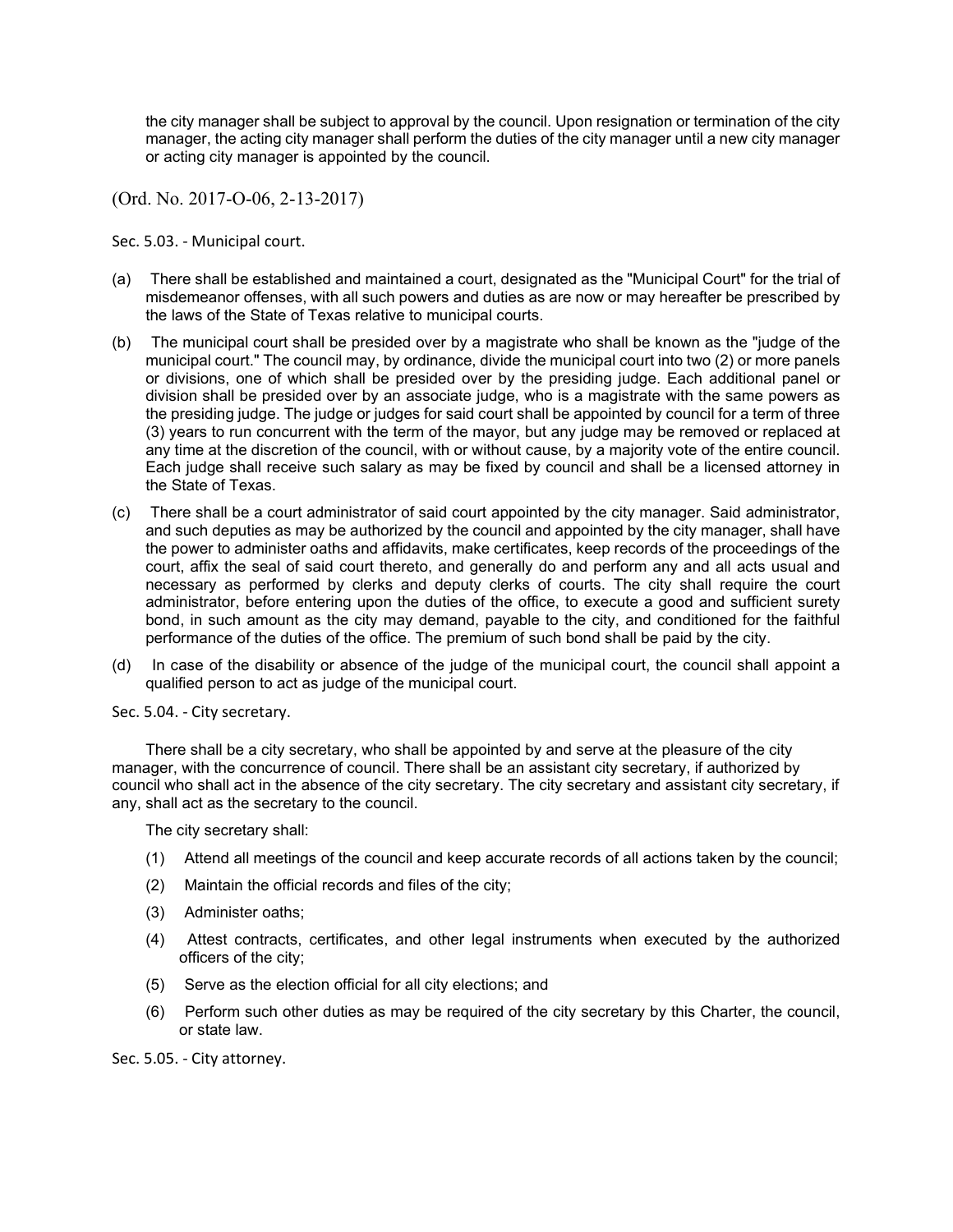- (a) The council shall appoint a competent, duly qualified, licensed, and practicing attorney in the State of Texas, to be an attorney for the city, hereinafter referred to as the "city attorney." He/she shall serve at the discretion of the council and shall receive for his/her services such compensation as may be fixed by the council. The city attorney shall be the adviser to, and attorney for, all of the offices and departments of the city, and shall represent the city in all litigation and legal proceedings; provided, however, the council may retain special counsel at any time it is deemed appropriate and necessary. The city attorney shall review and concur or dissent upon all documents, contracts, and legal instruments in which the city may have an interest. The city attorney shall perform such other duties prescribed by this Charter, by ordinance, or as directed by the council.
- (b) The council may contract with an attorney or with a firm of attorneys to perform the duties of the city attorney. If the council contracts with a firm, the firm shall designate a primary attorney for providing legal services to the city. A contract attorney shall not be considered as a city official but shall qualify as the city attorney under [section] 5.05(a).
- (c) There may be assistant city attorneys as may be authorized and appointed by the council and who shall receive such compensation as may be fixed by the council.

# ARTICLE VI. - ELECTIONS

#### Sec. 6.01. - City elections.

The regular city officers' election shall be held annually in May, or on the date established by state law, at which time officers will be elected to fill those offices, the terms of which expire that year. The council shall fix the place for holding such election and notice of such election shall be published according to state law. In the order, ordinance, or resolution of the council calling any election at which more than one (1) councilmember shall be elected, the council shall, in calling such election, provide for a separate place on the ballot for each vacancy to be filled at such election, designating such positions as Place 1, Place 2, etc.; and in case an unexpired term is to be filled at such election, the place number for the unexpired term shall be so designated. The city council may elect to hold its election jointly with one or more other taxing jurisdictions. All city elections shall be nonpartisan.

Sec. 6.02. - Special elections.

The council, by ordinance or resolution, may call such special elections as are authorized by state law, this Charter, or for any other reason the council deems necessary, fix the date and place of holding same, and provide all means for holding such special elections in accordance with state law. The city council may elect to hold a special election jointly with one or more other taxing jurisdictions.

Sec. 6.03. - Regulation of elections.

All general and special elections shall be held in accordance with the laws of the State of Texas regulating the holding of municipal elections and in accordance with this Charter and all ordinances or resolutions adopted by the council for the conduct of elections. The council shall appoint the election judges and shall provide for the compensation of all election officials in the city elections and for all other expenses in holding said elections.

Sec. 6.04. - Exception of election code.

In the event there is a conflict between any of the provisions of this Charter and the Texas Election Code, or an omission of any elements or provisions necessary for the conduct of an election, then the provisions of the Texas Election Code then existing shall prevail.

Sec. 6.05. - Filing for office; procedures.

(a) Each candidate for an elective office shall meet the qualifications set forth in section 3.04.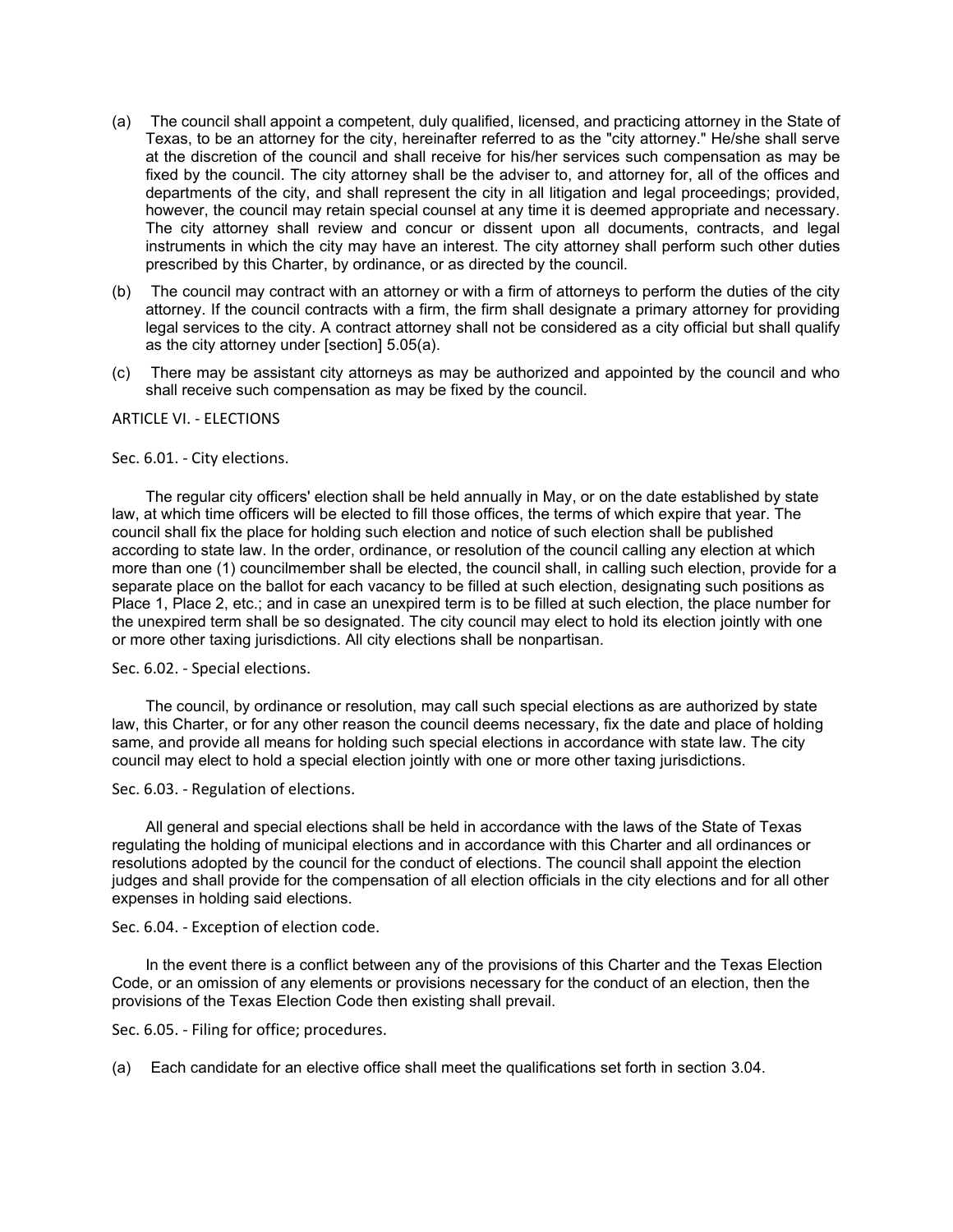(b) Any person so qualified who desires to become a candidate for election shall file an application with the city secretary, in accordance with the Texas Election Code.

Sec. 6.06. - Holding other office.

- (a) No person elected to the council shall, during the term for which he/she is elected to the council, hold or be appointed to any office, position, or employment in the service of the city, and no former member of the council shall hold any compensated, appointive city office or employment until one (1) year after the expiration of the term for which he/she is elected to the council. This section shall not prohibit a member of the council from serving on the board of an economic development corporation, crime control and prevention district, or other instrumentality of the city.
- (b) If any member of a board or commission appointed by the council shall become a candidate for election to any public office of the city, he/she shall immediately upon his/her being elected, forfeit his/her office or place as a member of such board or commission.

(Ord. No. 2017-O-06, 2-13-2017)

Sec. 6.07. - Official ballots.

- (a) *Candidates names on ballots*. The names of all candidates who have filed for office shall be printed on the official ballot, without party designation. The order on the ballot of the names of the candidates for each office or position shall be determined by lot in a drawing to be held under the supervision of the city secretary, or as otherwise required by state law.
- (b) *Early voting*. Early voting procedures shall be governed by the Texas Election Code.

Sec. 6.08. - Canvassing of election results.

Returns of every municipal election shall be delivered forthwith by the election judges to the city secretary with a copy of the returns being sent to the mayor. The council shall canvass the returns and declare the official results of the election in accordance with the Texas Election Code. The qualified person receiving a majority of the votes cast for any office shall thereupon be declared elected by said council. The council shall be the final judge of the qualifications of its own members. The decision of the council, as to qualifications of candidates, shall be conclusive and final for all purposes.

Sec. 6.09. - Runoff election.

In the event no candidate for office receives a majority of all votes cast for such office at such election, the council shall call a runoff election within the time and manner required by law. In such runoff election, the two (2) candidates receiving the highest number of votes for such office shall be voted on again, and the candidate who receives a majority of the votes for such office in the runoff election shall be elected to such office. The runoff election shall be held in accordance with state law.

Sec. 6.10. - Notification of city officers.

The city secretary, with the concurrence of the council, shall promptly notify all persons elected to office. A candidate who is elected in a regular, special, or runoff election shall, after taking the oath of office as prescribed herein, take office and enter upon his/her duties.

Sec. 6.11. - Oath of office.

Every officer of the city, whether elected or appointed, shall take the oath of office prescribed by the Texas Constitution prior to assuming office.

ARTICLE VII. - INITIATIVE, REFERENDUM AND RECALL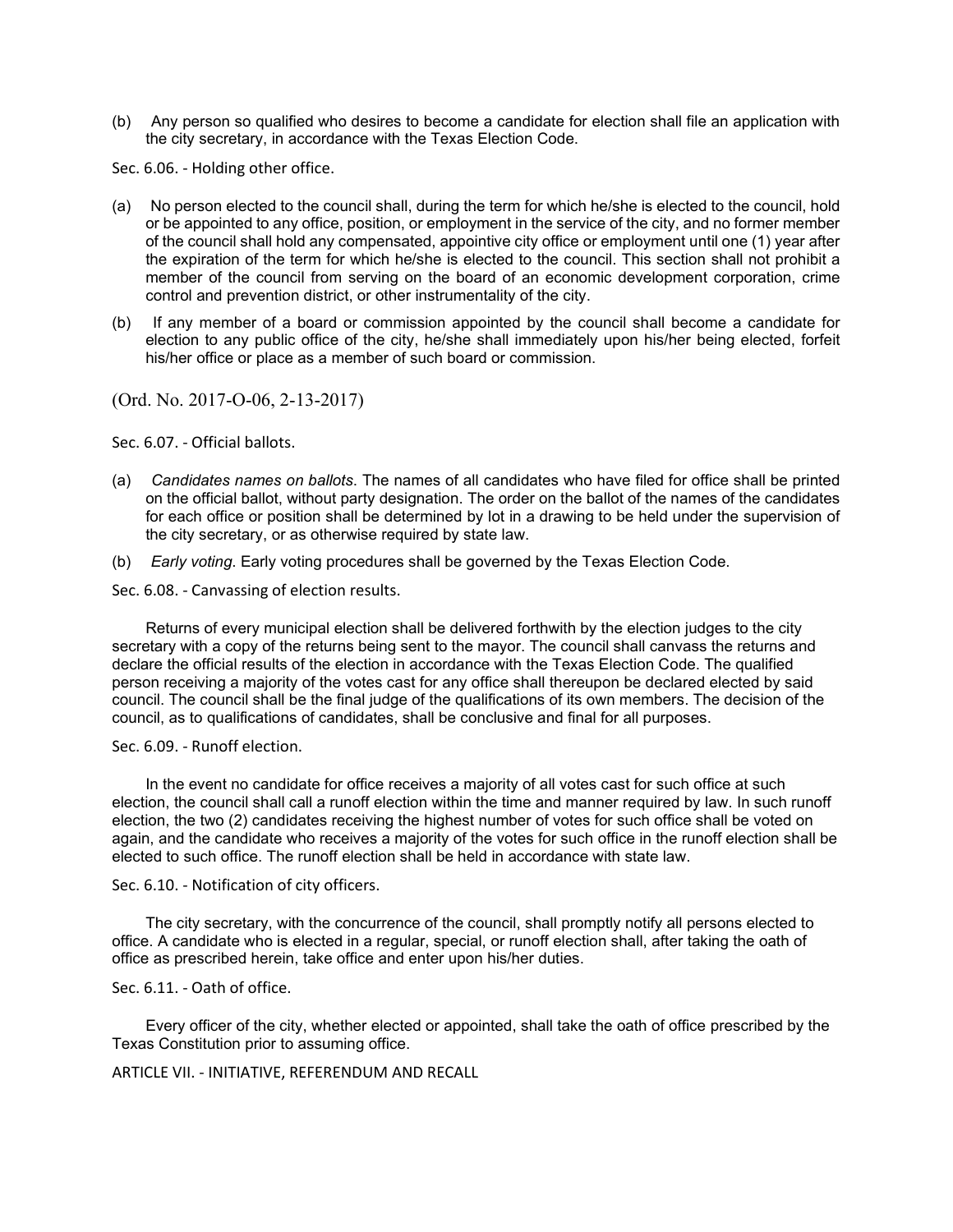Sec. 7.01. - Initiative, referendum and recall.

- (a) *The power of initiative*. The qualified voters of the city shall have power to propose ordinances to the council and, if the council fails to adopt an ordinance so proposed without any change in substance, to adopt or reject it at a city election; provided, however, such power shall not extend to the budget or a capital program or any ordinance relating to appropriation of money, levy of taxes, issuance of bonds and notes, borrowing of money, salaries of city officers or employees, or matters related to administration of municipal employees, annexation or municipal boundary adjustments, or in any instance where a court of proper jurisdiction determines that the initiated ordinance has been removed from the field of initiative. With respect to zoning, the city will follow state law. Such initiative power may be used to enact a new ordinance or to repeal or to amend sections of any existing ordinances.
- (b) *The power of referendum*. The qualified voters of the city shall have power to require reconsideration by the council of any adopted ordinance and, if the council fails to repeal an ordinance so reconsidered, to approve or reject it at a city election provided that such power shall not extend to the budget or a capital program or any ordinance relating to appropriation of money, levy of taxes, issuance of bonds and notes, borrowing of money, salaries of city officers or employees, or matters related to administration of municipal employees, annexation or municipal boundary adjustments, or in any instance where a court of proper jurisdiction determines that the referred ordinance has been removed from the field of referendum. With respect to zoning, the city will follow state law.
- (c) *The power of recall*. The qualified voters of the city reserve the power to recall any elected official and may exercise such power by filing a petition in accordance with this article.
- (d) *Qualified voter defined*. As used in this Charter, a qualified voter is a person who possesses the voter qualifications established by the Texas Election Code, and is a registered voter as defined by said code.
- (e) *Business day defined*. As used in this Charter, business day shall mean every day except Saturdays, Sundays, and official municipal holidays.

Sec. 7.02. - Commencement of proceedings for initiative and referendum; of petitioners' committee; affidavit.

- (a) Any fifteen (15) qualified voters may commence initiative or referendum proceedings by filing with the city secretary an affidavit stating they will constitute the petitioners' committee and be responsible for circulating the petition and filing it in proper form, stating their names and addresses, specifying the address to which all notices to the committee are to be sent, and setting out in full the proposed initiative ordinance or citing the ordinance sought to be reconsidered.
- (b) Promptly after the affidavit of the petitioners' committee is filed, the city secretary shall verify that the applicants are qualified voters and, if they are, shall issue the appropriate petition blanks to the petitioners' committee.
- Sec. 7.03. Petitions for initiative and referendum.
- (a) *Number of signatures*. Initiative and referendum petitions must be signed by qualified voters of the city equal in number to at least fifty-one (51) percent of the total number of votes cast in the last regular city election.
- (b) *Form and content.* All papers of a petition shall be uniform in size and style and shall be assembled as one instrument for filing. Each signature shall be executed in blue ink and shall be followed by the signer's printed name, the signer's date of birth or voter registration number, the signer's residence address, and date of signing. Petitions shall contain or have attached thereto throughout their circulation the full text of the ordinance proposed or sought to be reconsidered.
- (c) *Affidavit of circulator.* Each paper of a petition shall have attached to it, when filed, an affidavit executed by the circulator thereof stating that he/she personally circulated the paper, the number of signatures thereon, that all the signatures were affixed in his/her presence, that he/she believes them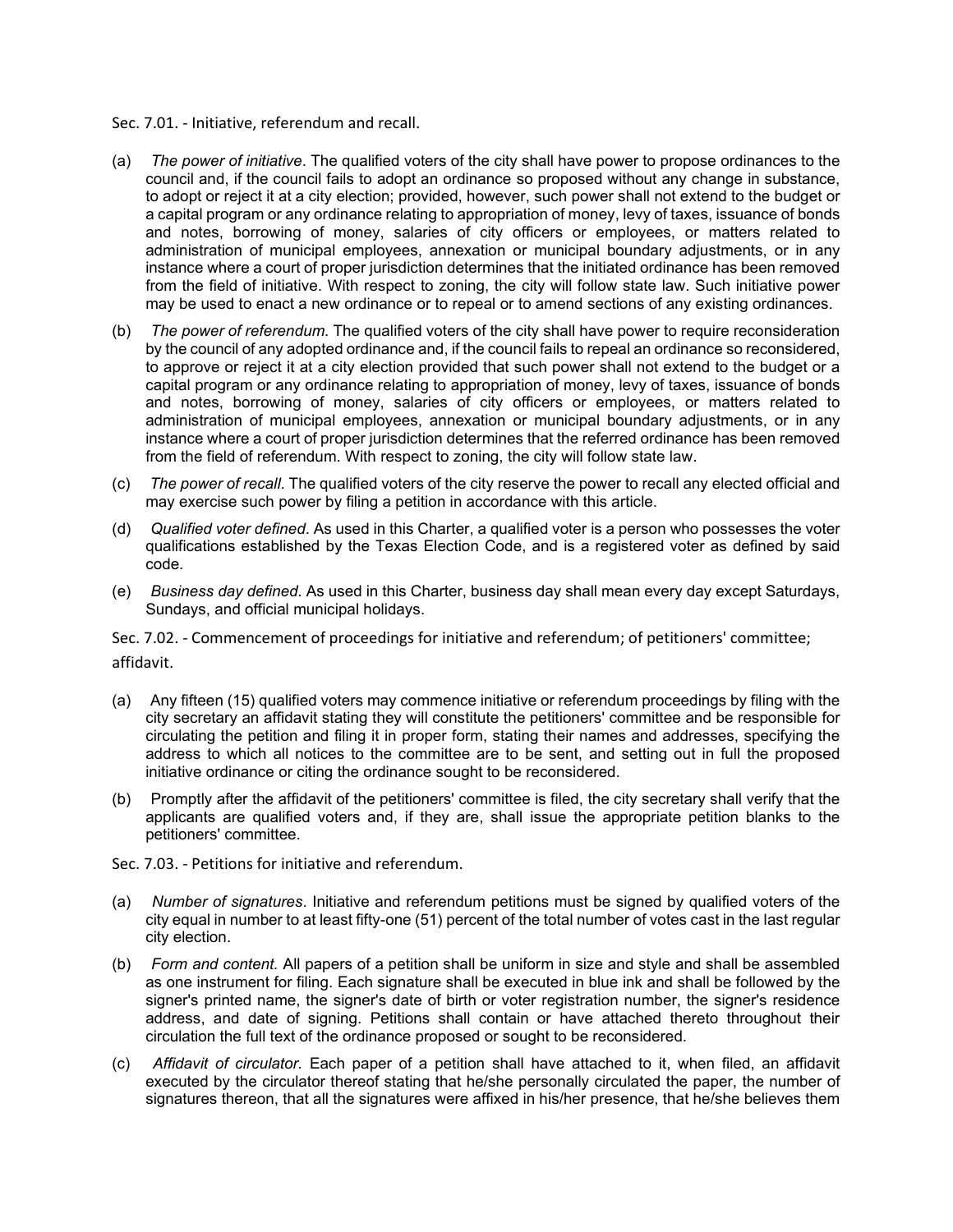to be the genuine signatures of the persons whose names they purport to be, and that each signer had an opportunity before signing to read the full text of the ordinance proposed or sought to be reconsidered.

- (d) *Time for filing petitions.* Referendum petitions must be filed within one hundred twenty (120) days after adoption by the council of the ordinance sought to be reconsidered. Initiative petitions must be filed within one hundred twenty (120) days after issuance of the appropriate petition blanks to the petitioners' committee; additional time, as specified in [section] 7.04, shall be allowed for supplemental petitions. All petitions shall be filed with the city secretary.
- Sec. 7.04. Procedure after filing petition for initiative or referendum.
- (a) *Review by city secretary and city attorney*. Upon the filing of a petition, the city secretary shall review the petition to determine the existence of the requisite number of signatures of qualified voters and whether the form of the petition complies with the provisions of this Charter. The city secretary shall also review the petition to determine the genuineness of the signatures. The city attorney shall review the petition for legal sufficiency. The council may provide, by ordinance, the punishment and penalties for contempt for failure or refusal to obey any subpoena or request for production of evidence issued by the city secretary or city attorney.
- (b) *Certificate of city secretary.* Within fifteen (15) business days after the petition is filed, the city secretary, with advice from the city attorney, shall complete a certificate as to its sufficiency or, if insufficient, shall set forth the particulars wherein it is defective and shall promptly send a copy of the certificate to the petitioners' committee by certified mail, return receipt requested.
- (c) *Supplemental petition*. A petition certified insufficient for lack of the required number of valid signatures, or due to inadequate form or content of the affidavit of certification, may not be supplemented, modified, or amended on or after the date it is received, except where expressly authorized by law.
- (d) *Submission to city council*. If a petition or supplemental petition is certified sufficient, or if a petition or supplemental petition is certified insufficient and the petitioners' committee does not elect to supplement as provided in subsection (c) above within the time required, the city secretary shall present this certificate to the council at the next scheduled city council meeting and the certificate shall then be a final determination as to the sufficiency of the petition.

Sec. 7.05. - Withdrawal of signatures.

No signature shall be withdrawn from any petition after such petition has been filed with the city secretary. Before that date, a signer may withdraw his/her signature in the manner authorized by law.

Sec. 7.06. - Referendum petitions; suspension of effect of ordinance.

When a referendum petition is filed with the city secretary, the ordinance sought to be reconsidered shall be suspended from taking effect. Such suspension shall terminate when:

- (1) There is a final determination of insufficiency of the petition, or
- (2) The council repeals the ordinance, or
- (3) The ordinance is approved by the qualified voters of the city.

Sec. 7.07. - Consideration by council and submission to electors.

When the council receives an authorized initiative petition certified by the city secretary to be sufficient, the council shall either:

(a) Pass the initiated ordinance without amendment within sixty (60) days after the date of the certification to the council;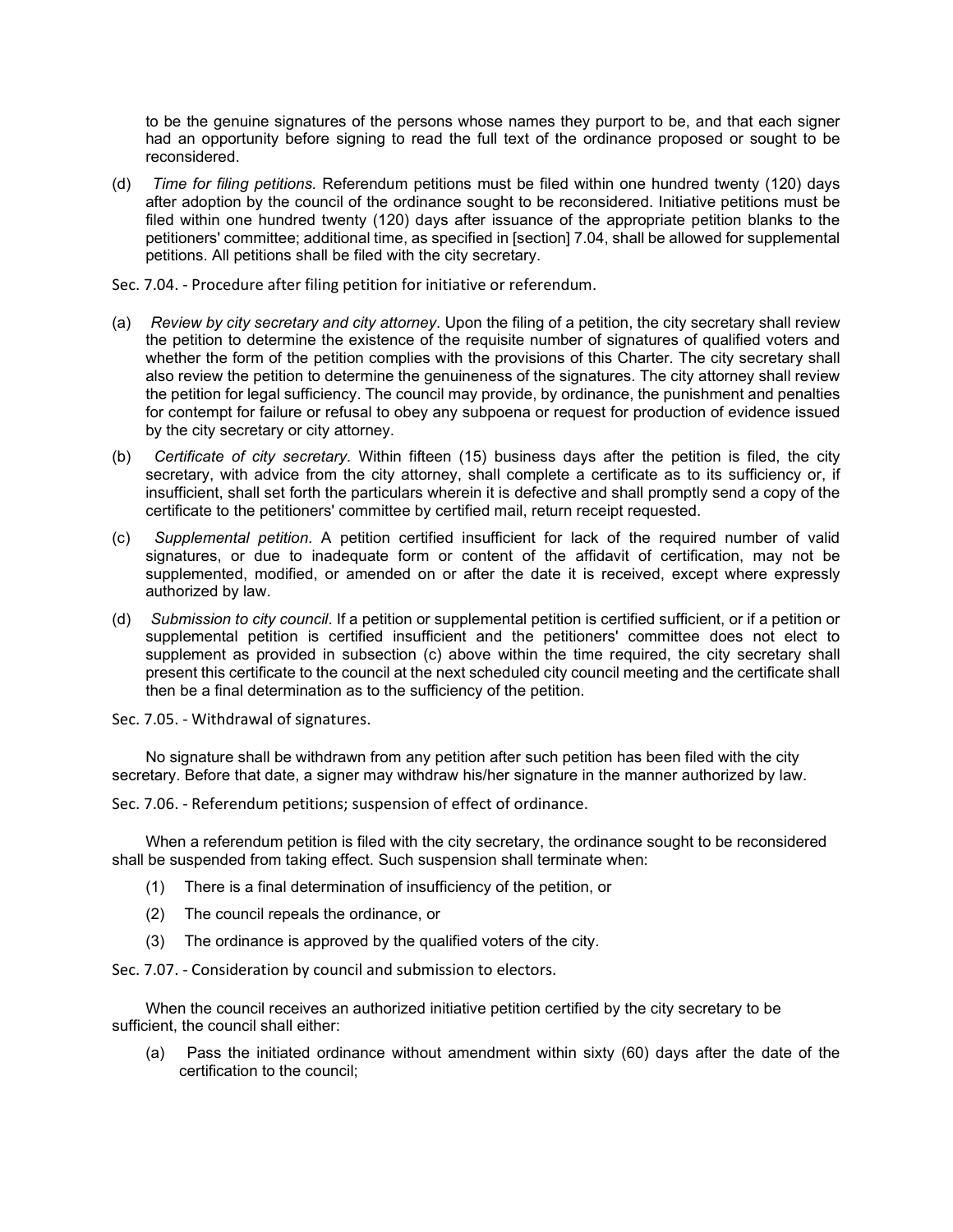- (b) Submit said initiated ordinance without amendment to a vote of the qualified voters of the city at a regular or special election to be held on the next authorized uniform election date; or
- (c) At such election, submit to a vote of the qualified voters of the city such initiated ordinance without amendment, and an alternative ordinance proposed by the council on the same subject.

When the council receives an authorized referendum petition certified by the city secretary to be sufficient, the council shall reconsider the referred ordinance and, if upon such reconsideration such ordinance is not repealed within forty-five (45) days after receipt of such certification, it shall be submitted to the qualified voters of the city at a regular or special election to be held on the next authorized uniform election date. Special elections on initiated or referred ordinances shall not be held more frequently than once each six (6) months, and no ordinance on the same subject as an initiated ordinance, which has been defeated at any election, may be initiated within two (2) years from the date of such election.

Sec. 7.08. - Form of ballot for initiated and referred ordinances.

The ballot used in voting upon initiated or referred ordinances shall, as provided by the Texas Election Code, state the caption of the ordinance and to the left of the caption shall set forth on separate lines the words, "for" and "against."

Where an initiated ordinance and an alternative ordinance proposed by the council are submitted, the ballot shall state the captions of each ordinance, clearly designating them "Ordinance No. 1" and "Ordinance No 2," respectively, and shall set forth to the left of each caption on separate lines the words "for" and "against." Any number of ordinances may be voted on at the same election in accordance with the provisions of this article. If a majority of the votes cast is in favor of a submitted ordinance, it shall thereupon be effective as an ordinance of the city.

Sec. 7.09. - Results of election.

If a majority of the qualified voters vote in favor of a proposed initiative ordinance, it shall thereupon be an initiative ordinance of the city. A referred ordinance, which is not approved by a majority of the electors voting thereon, shall thereupon be deemed repealed. If conflicting or alternative ordinances are approved by the electors at the same election, the one receiving the greatest number of affirmative votes shall prevail.

Sec. 7.10. - Repealing ordinances.

Initiative and referendum ordinances adopted or approved by the qualified voters may be amended or repealed by the council as in the case of other ordinances; provided, however, no ordinance adopted at the polls under the initiative shall be amended or repealed by the council within one (1) year of the adoption of said ordinance; and no ordinance repealed at the polls under the referendum shall be reenacted by the council within one (1) year of the repeal of said ordinance.

Sec. 7.11. - Commencement of recall proceedings; petitioners' committee; affidavit.

Any fifteen (15) qualified voters may commence recall proceedings by filing with the city secretary an affidavit stating they will constitute the petitioners' committee and be responsible for circulating the petition and filing it in proper form, stating their names and addresses, specifying the address to which all notices to the committee are to be sent, and setting out the name of the councilmember to be removed and a clear and concise statement of the grounds for his/her removal. As used herein for purposes of recall, "councilmember" shall include the office of mayor.

Sec. 7.12. - Recall petitions.

- (a) *Number of signatures*. Recall petitions must be signed by qualified voters equal in number to at least fifty-one (51) percent of the total number of votes cast in the last regular city election.
- (b) *Form and content*. The recall petition shall be signed and verified in the same manner as required for an initiative petition and shall contain the name of the councilmember whose removal is sought, contain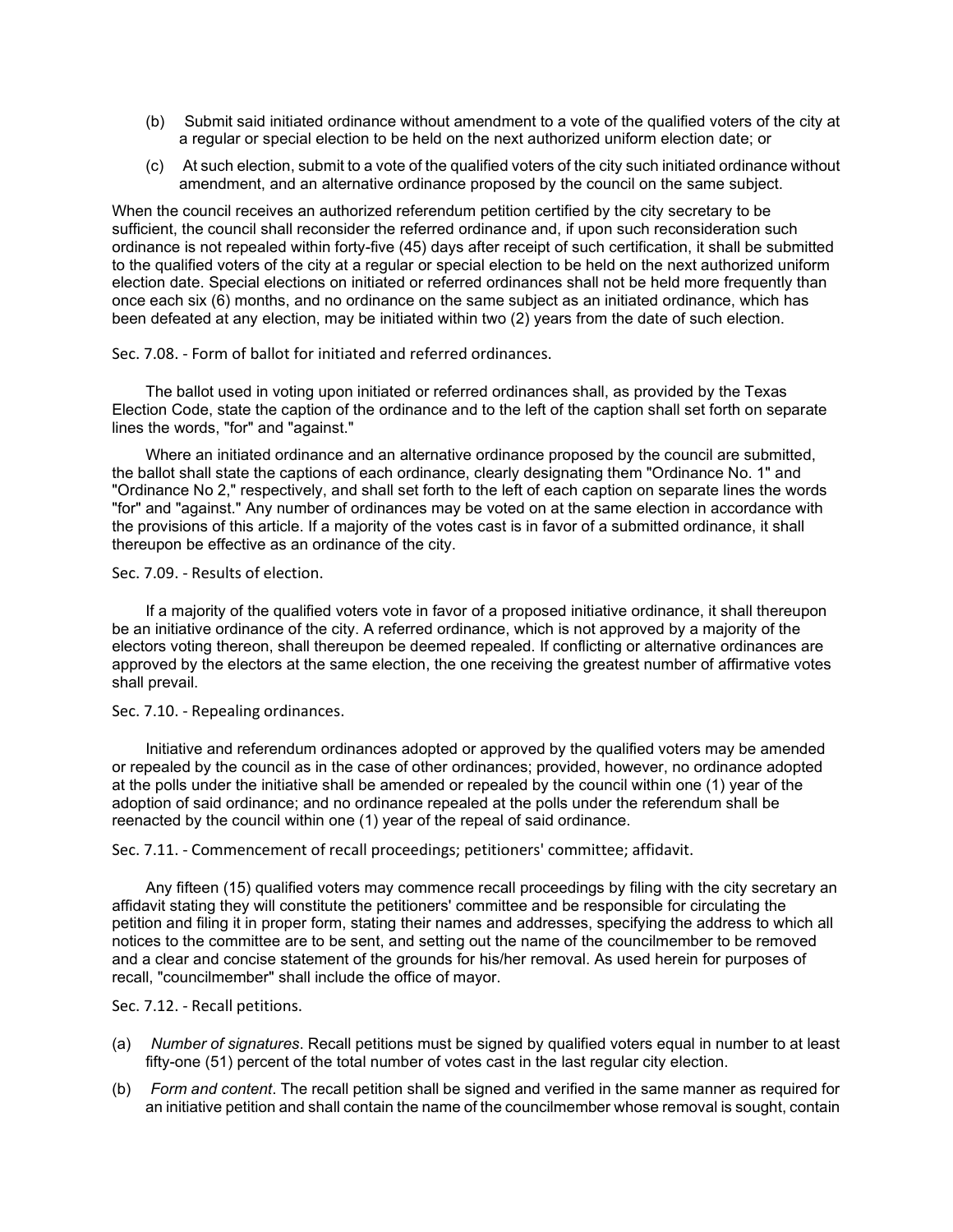a clear and concise statement of the grounds on which this removal is sought, and one of the signers of each petition paper shall make an affidavit that the statements therein are true and correct. There shall be a separate petition for each councilmember whose removal is sought.

- (c) *Time for filing petitions.* No signature to a recall petition shall remain effective or be counted if it was placed upon the petition more than forty-five (45) days prior to filing of the recall petition with the city secretary.
- Sec. 7.13. Procedure after filing petition for recall.
- (a) *Review by city secretary and attorney*. The recall petition shall be reviewed, supplemented, and certified in the same manner as required for an initiative petition.
- (b) *Submission to city council.* If a petition or supplemental petition is certified sufficient and in compliance with the terms of this article, the city secretary shall promptly present this certificate to the council at its next regular council meeting, or at a specially called meeting, and immediately shall notify the councilmember whose removal is sought and provide him with a copy of the petition.
- (c) *Calling of election.* If the councilmember whose removal is sought does not resign within seven (7) days after the certified petition is presented to the council, the council, at its next regular meeting, or at a specially called meeting, shall order a recall election to be held on the first uniform election date occurring on or after the 62nd day after the date the election is ordered.

Sec. 7.14. - Public hearing.

The elected official whose removal is sought may, within five (5) days after such recall petition has been certified to the council, request that a public hearing be held to allow him/her to present facts pertinent to the charges specified in the recall petition. In this event, the council shall order such public hearing to be held not more than thirty (30) days after the request for a public hearing is considered by city council.

Sec. 7.15. - Recall ballot.

Ballots used at recall elections shall conform to the following requirements:

(1) With respect to each person whose removal is sought, the question shall be submitted:

"Shall (name of person) be removed from the office of (name of office) by recall?"

(2) With each such question there shall be printed the following words, one above the other, in the order indicated:

"For the recall of (name of person)"

"Against the recall of (name of the person)"

Sec. 7.16. - Results of recall election.

If a majority of the votes cast at a recall election shall be against the recall of the elected official named on the ballot, he/she shall continue in office. If the majority of the votes cast at the election be for the recall of the elected official named on the ballot, the council shall immediately declare his/her office vacant and such vacancy shall be filled in accordance with section 3.08 of this Charter for the filling of vacancies.

Sec. 7.17. - Limitation on recall.

(a) No recall petition shall be filed against an elected official within six (6) months after he/she takes office, or within one (1) year after a failed recall election.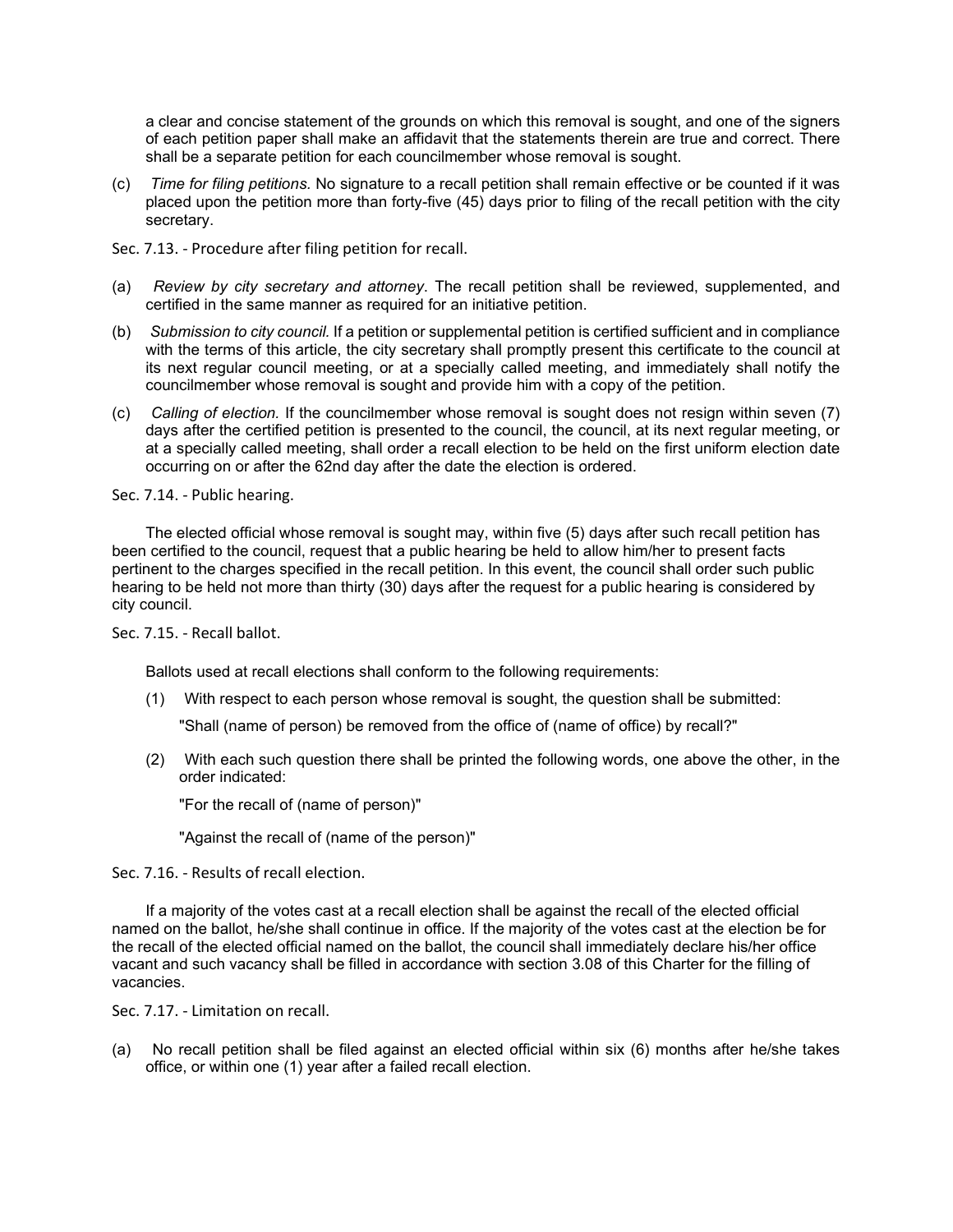- (b) No recall petition shall be filed against an elected official within six (6) months of the end of his/her term.
- (c) No person removed by recall may run again until the next regular election.

Sec. 7.18. - Failure of city council to call an election.

In case all of the requirements of this Charter shall have been met and the council shall fail or refuse to receive the initiative, referendum or recall petition, or order such initiative, referendum or recall election, or discharge other duties imposed upon said council by the provisions of this Charter with reference to such initiative, referendum or recall, then the County Judge of Brazoria County, Texas, shall discharge any such duties herein provided to be discharged by the city secretary or by the council. In addition, any qualified voter in the city may seek judicial relief in the District Court of Brazoria County, Texas, to have any of the provisions of this Charter pertaining to initiative, referendum or recall carried out by the proper official.

ARTICLE VIII. - BUDGET, FINANCE AND TAXATION

Sec. 8.01. - Fiscal year.

The fiscal year of the city shall begin on the first day of October and end the last day of September of each calendar year. Such fiscal year shall also constitute the budget and accounting year.

# Sec. 8.02. - Annual budget.

The budget shall provide a complete financial plan of all city funds and activities. The city manager shall submit an operating budget message which shall explain the budget in fiscal terms and in terms of work programs for the ensuing fiscal year. It shall outline the proposed financial policies of the city, and shall include such other materials, as the city manager deems necessary. The source or basis of the estimates shall be part of the forecast.

The budget shall contain the following:

- (1) Comparative figures for the actual and estimated tax rate, revenues, and other income and expenditures to compare the current and prior fiscal years.
- (2) The proposed expenditures of each office, department, or function, and reasons for proposed increases or decreases;
- (3) A schedule showing the debt service requirement due on all outstanding indebtedness and on any proposed debt;
- (4) The source or basis of the estimates;
- (5) A total of the proposed expenditures, which shall not exceed the total estimated income and the balance of available funds; and
- (6) Such other information as may be required by state law or the council or deemed appropriate by the city manager.

Sec. 8.03. - Capital improvements program and budget.

The city manager shall propose annually a five-year capital improvements program and budget, which may be revised and extended each year, to indicate capital improvements pending or in the process of construction or acquisition, and which shall provide the following items:

- (a) A summary of proposed programs;
- (b) A list of all capital facilities and property improvements that are proposed to be undertaken during the five (5) fiscal years next ensuing, with appropriate supporting information as to the necessity for such improvements;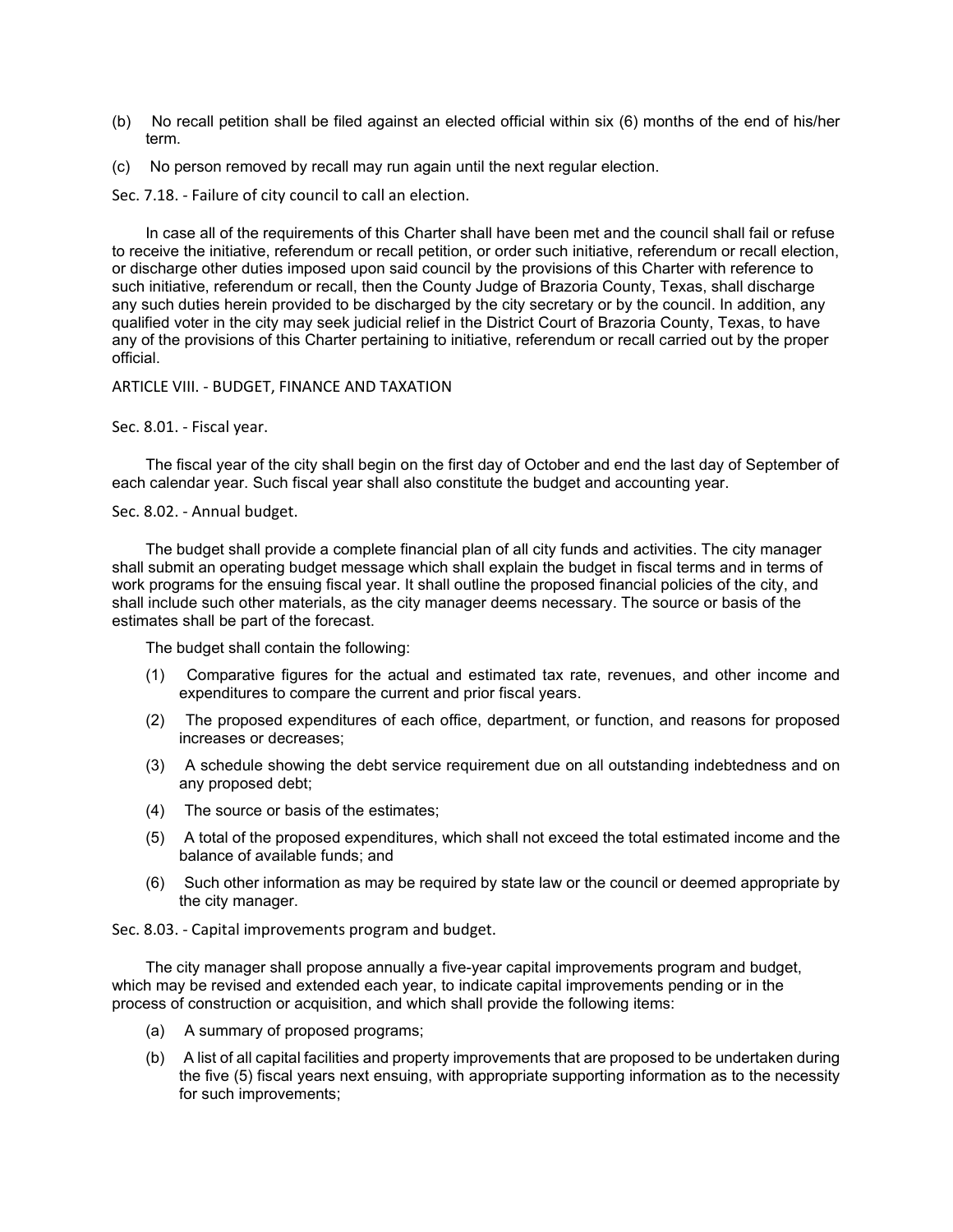- (c) Cost estimates, method of financing and recommended time schedules for each such improvement with the estimated effect on the tax levy and;
- (d) The estimated annual cost of operating and maintaining the facilities to be constructed or acquired over the five-year period.

Sec. 8.04. - Submission.

The city manager shall submit to the council a proposed budget and accompanying message on or before the first day of August of each year. The council shall review the proposed budget and revise it as deemed appropriate prior to general circulation for public hearing.

Sec. 8.05. - Public notice and hearing.

The council shall post in the city hall and publish in the city's official newspaper, as required by state law, prior to any required public hearing on the budget a notice stating the time and place where copies of the message and budget are available for inspection by the public, and the time and place of each public hearing on the budget.

Sec. 8.06. - Amendment before adoption.

The council may adopt the budget with or without amendment at a regular or special meeting. In amending the budget, it may add or increase any programs or amounts and may delete or decrease any programs or amounts, except expenditures required by law or for debt service or for estimated cash deficit, provided that no amendment to the budget shall increase the authorized expenditures to an amount greater than the total of estimated income, plus funds available from prior years.

Sec. 8.07. - Adoption.

The council shall adopt the budget, by ordinance, not later than the 30th day of September. Adoption of the budget shall constitute appropriations of the amount specified therein as expenditures from the fund indicated.

Sec. 8.08. - Defect shall not invalidate tax levy.

Errors or defects in the form or preparation of the budget or the failure to perform any procedural requirements shall not nullify the tax levy or the tax rate.

Sec. 8.09. - Failure to adopt budget.

If the council fails to adopt the budget by the beginning of the fiscal year, the amounts appropriated for the current fiscal year shall be deemed adopted for the ensuing fiscal year on a month-to-month basis with all items in it prorated accordingly until such time as the council adopts a budget for the ensuing fiscal year.

Sec. 8.10. - Public records.

Copies of the approved operation budget, capital improvements program budget, and supporting papers shall be filed with the city secretary and shall be public records available to the public for inspection upon request in accordance with state law.

Sec. 8.11. - Specified reserve fund.

Specified reserve funds may be created for specific purposes, and may be used only for such purposes.

Sec. 8.12. - Amendment of budget.

The council may amend the budget for any municipal purpose or as otherwise permitted by law.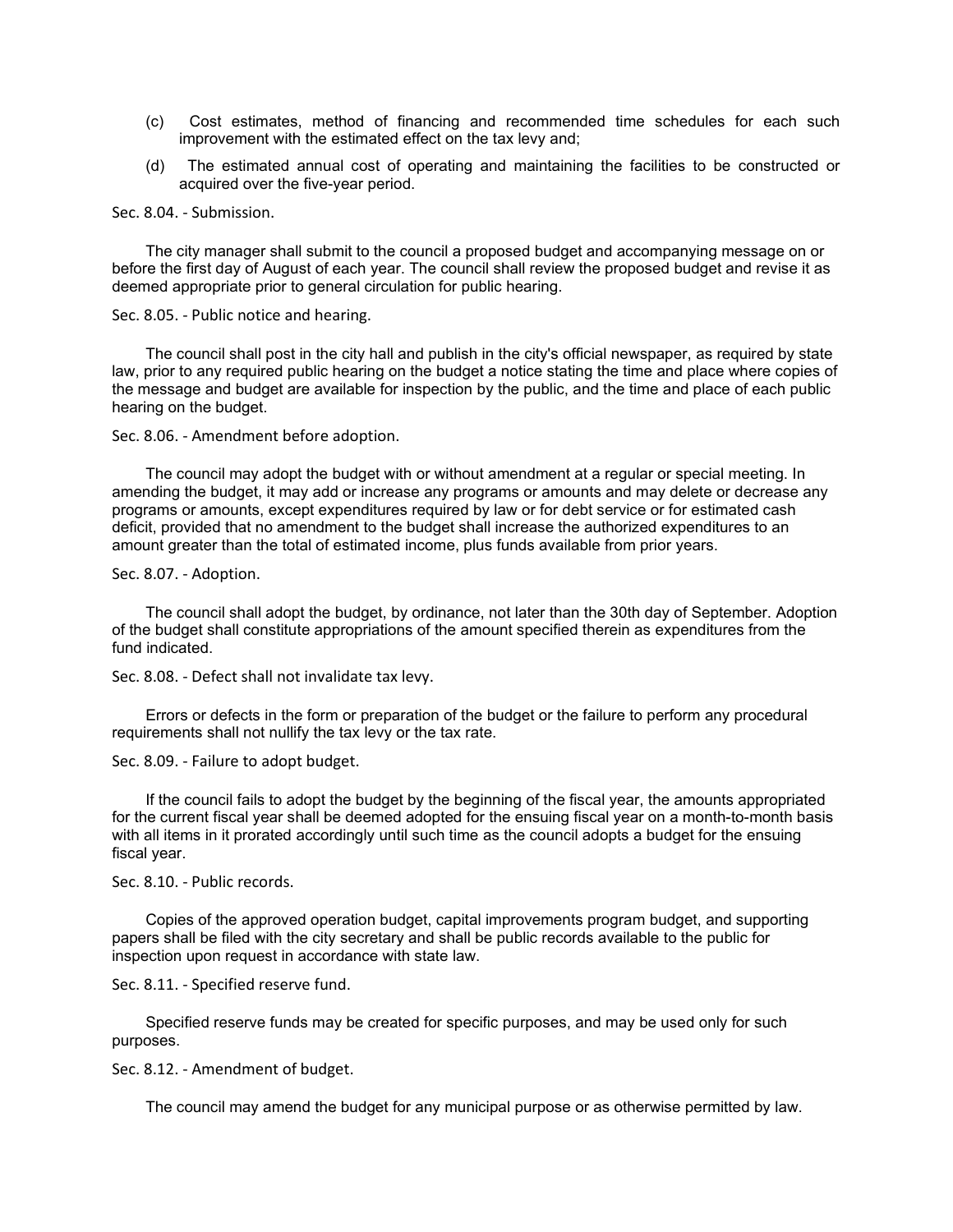Sec. 8.13. - Emergency appropriations.

To meet a public emergency, the council may make emergency appropriations, and may authorize the issuance of emergency debt or notes to the extent permitted by law.

Sec. 8.14. - Supplemental appropriations.

If, during the fiscal year, the city manager certifies that there are available for appropriation revenues in excess of those estimated in the budget, the council, by ordinance, may make supplemental appropriations for the year up to the amount of such excess.

Sec. 8.15. - Reduction of appropriations.

If, at any time during the fiscal year, it appears probable to the city manager that the revenues available will be insufficient to meet the amount appropriated, he/she shall report to the council without delay, indicating the estimated amount of the deficit, any remedial actions taken by him/her, and his/her recommendations as to any other steps to be taken. The council shall then take such further action as it deems necessary to prevent or minimize any deficit and, for that purpose, the council may, by ordinance, reduce one or more appropriations.

Sec. 8.16. - Transfer of appropriations.

At any time during the fiscal year the city manager may transfer part or all of any unencumbered appropriation balance for operations only (excluding capital projects and capital equipment) among programs within a department, division, or office. Upon written request by the city manager, the council may, by ordinance, transfer part or all of any unencumbered appropriation balance from one department, office, or agency to another. The city manager shall within thirty (30) days of the transfer make written reports of all transfers to the city council or as directed by order of the city council.

Sec. 8.17. - Limitations.

- (a) No appropriation for debt service may be reduced or transferred, and no appropriation may be reduced below any amount required by law to be appropriated or by more than the amount of the unencumbered balance thereof.
- (b) No funds of the city shall be expended nor shall any obligation for the expenditure of money be incurred unless there is an appropriation therefore in the budget as duly adopted and unless the city manager or his/her designee first certifies that there is a sufficient unencumbered balance in such budget line item, and that sufficient funds therefrom are or will be available to cover the claim or meet the obligation when it becomes due and payable. However, this prohibition shall not be construed to prevent the making or authorize the making of any contract or lease providing for payments beyond the end of the fiscal year, provided that such action is authorized by law and approved by council.

Sec. 8.18. - Effective date.

The supplemental and emergency appropriations authorized by this article may be made effective immediately upon adoption of the ordinance or budget amendments.

#### Sec. 8.19. - Authority to incur indebtedness.

The city shall have the power to borrow money on the credit of the city for any public purpose not now or hereafter prohibited by the constitution and laws of the State of Texas, and shall have the right to issue all tax bonds, revenue bonds, funding and refunding bonds, time warrants, certificates of obligation and other evidence of indebtedness as now authorized or as may hereafter be authorized to be issued by any city under and in accordance with the restrictions, conditions, and laws of the State of Texas. Such power shall include the authority to issue bonds, warrants, certificates of obligation, and other evidence of indebtedness payable from revenues other than taxation for any purpose permitted by the laws of the State of Texas.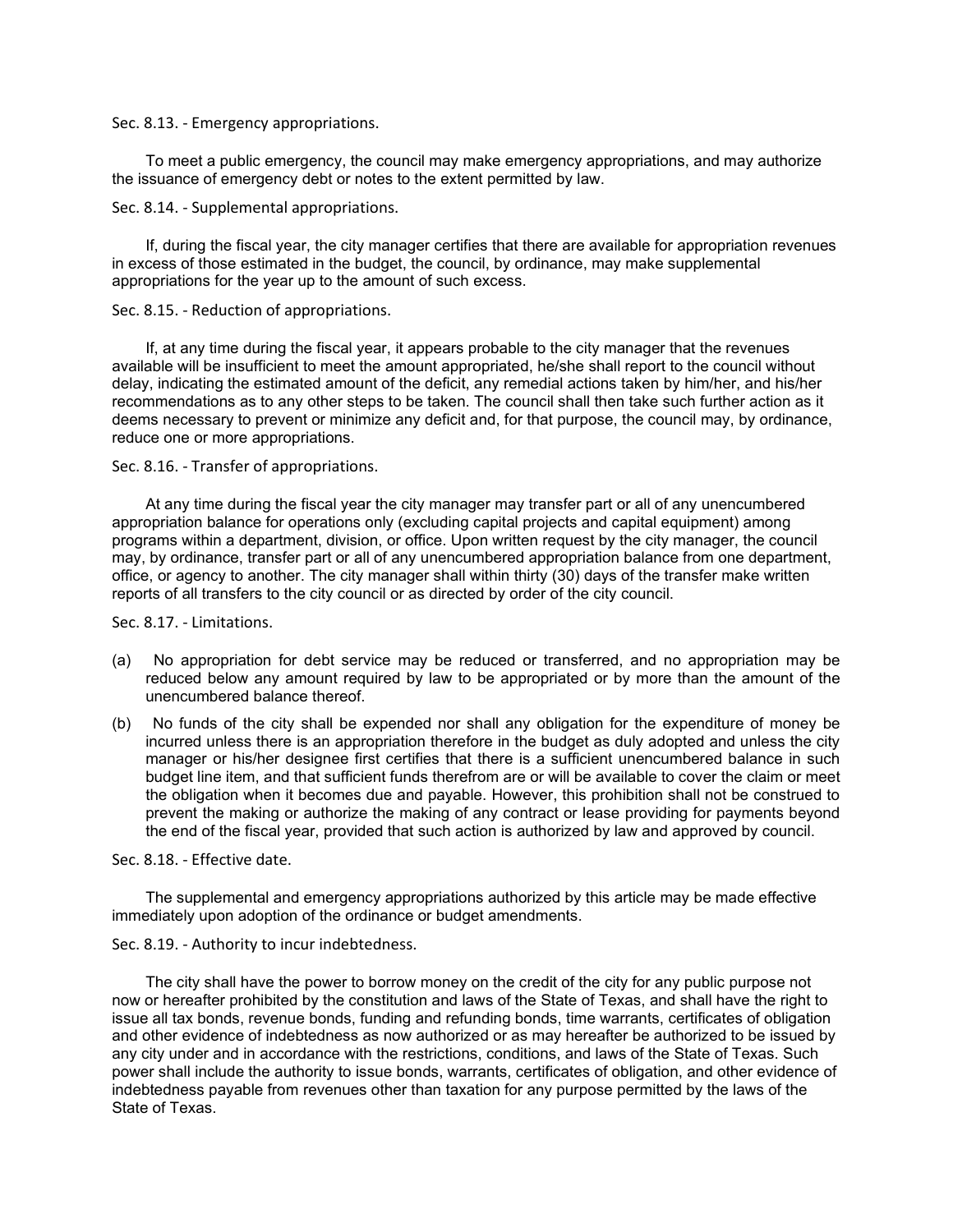Sec. 8.20. - Use of bond funds.

Any and all bond funds approved by a vote of the citizens of the city will be expended only for the purposes stated in the bond issue.

Sec. 8.21. - Financial reports.

The city manager shall submit to the council a report of the financial condition of the city budget items for the fiscal year-to-date, monthly, as directed by the council, or as required by law.

Sec. 8.22. - Independent audit.

At the close of each fiscal year, and at such times as it may be deemed necessary, the council shall cause an independent audit to be made of all accounts of the city by a certified public accountant. The certified public accountant shall have no personal interest, directly or indirectly, in the financial affairs of the city or any of its officers. Upon completion of the audit, the results thereof in a summary form shall be presented to the council. A copy of the audit shall be made available to the public for inspection upon request.

Sec. 8.23. - Power to tax.

The council shall have the power to levy, assess and collect taxes within the jurisdiction of the city for any municipal purpose.

#### Sec. 8.24. - Tax rate.

The tax rate shall be calculated, publicized and adopted in accordance with state law.

Sec. 8.25. - Other rules and regulations.

Except as otherwise provided by law or this Charter, the council shall have the power to establish such rules, regulations and procedures to enforce and facilitate the collection and payment of all taxes due to the city as it may deem expedient, and may provide such penalty and interest as prescribed by state law for the failure to pay such taxes.

ARTICLE IX. - FRANCHISES AND PUBLIC UTILITIES

Sec. 9.01. - Inalienability of control of public property.

The sole right of control, easement, use, ownership of, and title to the public streets, sidewalks, highways, bridges, alleys, public places, and other real property of the city is hereby declared to be inalienable, except by ordinance adopted by a majority of the city council.

Sec. 9.02. - Powers of city.

The city shall have the power to buy, sell, construct, lease, maintain, operate, and regulate public services and utilities within or outside of the city limits, and to distribute and sell such utility services, including, but not limited to, water, gas, electric, telephone, cable, waste management, and transportation services. The city shall have such regulatory powers as may now or hereafter be granted under the constitution and laws of the State of Texas.

Sec. 9.03. - Power to grant franchise.

The council shall have the power, by ordinance and after public hearing, to grant, renew, and extend all franchises for all utilities of every character operating within the city and to amend the same; provided, however, that no franchise shall be granted for an indeterminate term, and that no franchise shall be granted for a term exceeding twenty (20) years from the date of the grant, renewal or extension. Council action on all ordinances granting, renewing, extending, or amending a utility franchise shall comply with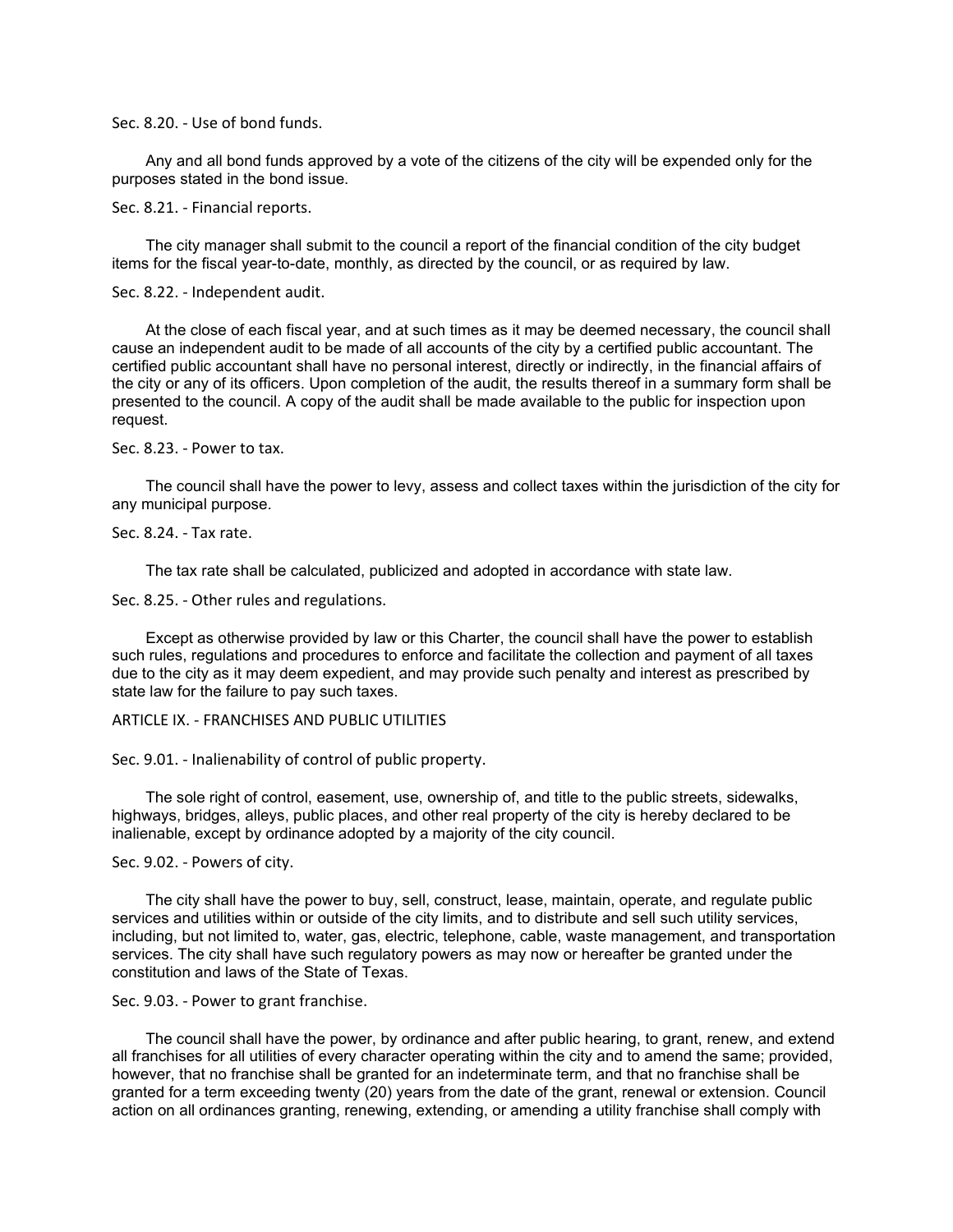the applicable provisions set forth in section 4.10 of this Charter. No grant or franchise to construct, maintain, or operate a public utility and no renewal or extension of such grant shall be exclusive. All required publication costs shall be paid by the utility.

Sec. 9.04. - Transfer of franchise.

No utility franchise shall be transferable except with the approval of the council expressed by ordinance following a public hearing. The term "transferable" as used herein, shall not be construed in such a manner as to prevent the franchise holder from pledging said franchise as security for a valid debt or mortgage.

# Sec. 9.05. - Right of franchise.

All grants, renewals, extensions, or amendments of utility franchises shall be subject to the following rights of the city:

- (a) To repeal the same, by ordinance, at any time for failure to begin construction or operation within the time prescribed or otherwise to comply with the terms of the franchise, such power to be exercised only after due notice and hearing.
- (b) To require an adequate extension of plant and service as is necessary to provide adequate service to the public, and maintenance of the plant and fixtures at the highest reasonable standard of efficiency.
- (c) To require at any time compensation and rental for use of public streets, sidewalks, highways, bridges, alleys, and public places.
- (d) To require the franchisee to locate, move, or remove its facilities when needed for the installation, maintenance or repair of city facilities.
- (e) To require the franchisee to restore, at the franchisee's expense, all public or private property to a condition equally as good as or better than before disturbed by construction, repair or removal. The franchise holder in opening and refilling of all earth openings shall repair the pavement and do all other work necessary to complete restoration of streets, sidewalks or grounds to a condition equally as good or better as when disturbed.
- (f) To require every franchisee to furnish to the city, in January of each year and without cost to the city, a general map, with updates outlining the location, character, size, length, and terminals of all facilities of such franchise in, over, and under ground of property in the city and to provide detailed information on request in a format as specified by the city.
- (g) To impose other regulations, requirements, and conditions as may be deemed necessary to promote the health, safety, welfare, or accommodation of the public and to ensure safe, efficient and continuous service to the public.

Sec. 9.06. - Regulation of rates.

The council shall have full power after due notice and hearing to regulate by ordinance the rates, charges and fares of all public utility franchise holders operating in the city as authorized by state and federal law.

Sec. 9.07. - Records and accounts.

The city council may periodically examine and, if deemed appropriate, request and audit the records of all franchise holders and municipally owned public utilities. The city council shall also demand that all franchise holders and municipally-owned public utilities keep a standard system of accounting and furnish reports on the local operations of the utility. Such reports shall be prepared in such form and contain such information as the city council shall prescribe.

Sec. 9.08. - Municipally-owned utilities.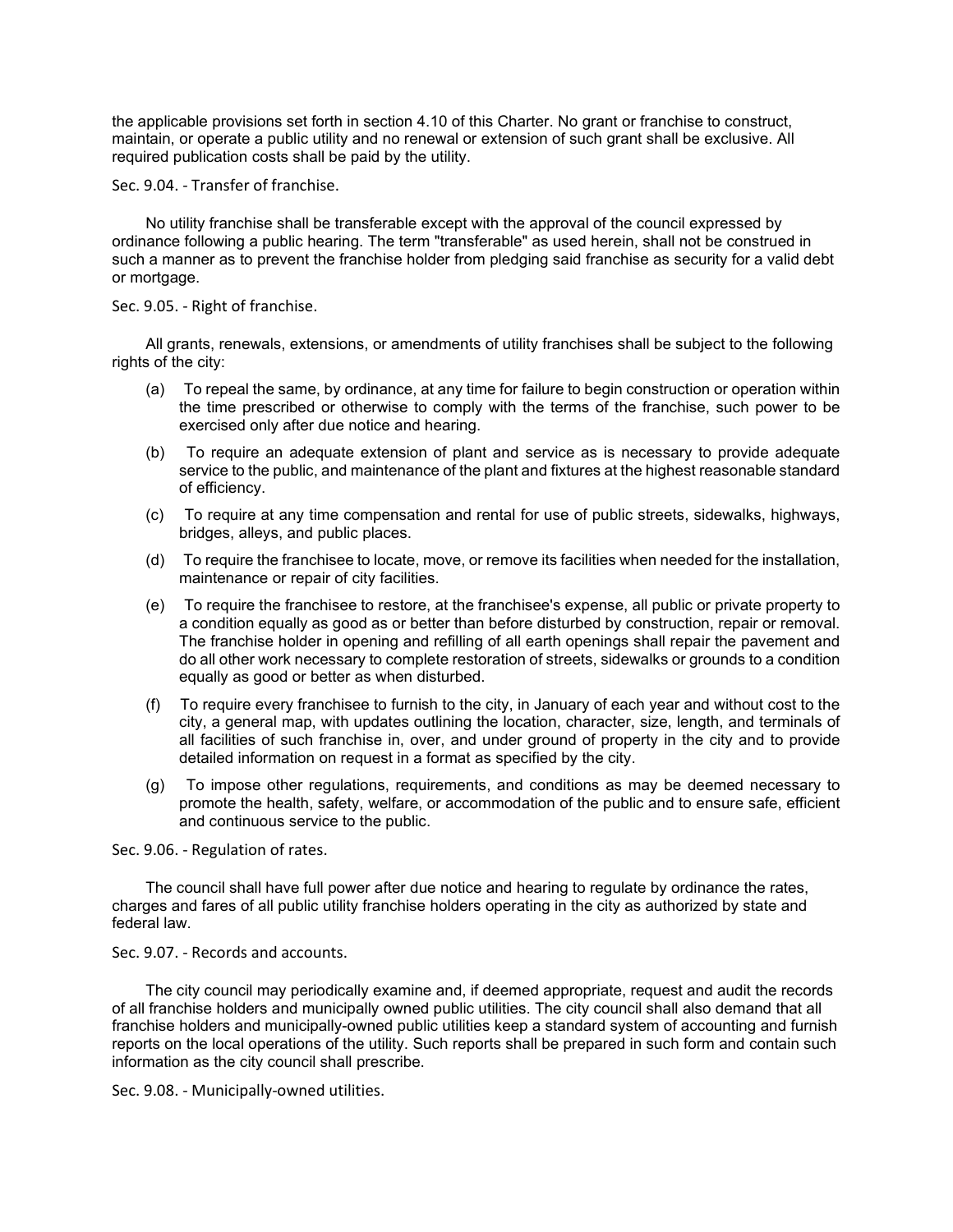The council shall have the right to:

- (a) Set rates of city-owned public services; and
- (b) Require any city-owned public services to keep accounts of financial operations. Accounts must show actual cost of each service to the city, including costs of extensions and improvements and source of funds extended for these purposes. Costs and revenues of services furnished to other cities of government agencies must be included.

Sec. 9.09. - Franchise records.

The city shall compile and maintain a public record of utility franchises.

Sec. 9.10. - Extensions.

All extensions of service of utilities within the city limits shall become a part of the aggregate property of the utility, shall operate as such, and shall be subject to all the obligations and reserved rights contained in this Charter and in any original grant hereafter made. The right to use and maintain any extension shall terminate with the original grant and shall be terminable as provided in this article. In case of extension of a utility operated under a franchise hereafter granted, such right shall be terminable at the same time and under the same conditions as the original grant.

Sec. 9.11. - Franchises granted before ratification of Charter.

All franchises granted before ratification of this Charter are recognized as contracts between the city and the grantee, and the contractual rights contained in any such franchise shall not be impaired by the provisions hereof.

ARTICLE X. - GENERAL AND TRANSITIONAL PROVISIONS

Sec. 10.01. - Effect of Charter on existing law.

All ordinances, resolutions, rules, and regulations in force in the city on the effective date of this Charter, shall remain in force until altered, amended or repealed. All taxes, assessments, liens, encumbrances, and demands of or against the city, fixed or established before such date, or for the fixing or establishing of which proceedings have begun at such date, shall be valid when properly fixed or established either under the law in force at the time of beginning of such proceedings or under the law after adoption of this Charter.

Sec. 10.02. - Continuation of present offices.

All persons holding administrative office at the time this Charter takes effect shall continue in office and in the performance of their duties until provision shall have been made in accordance herewith for the performance of such duties or the discontinuance of such office. The powers conferred and the duties imposed upon any office, department or agency of the city by the laws of the state shall, if such office, department or agency be abolished by this Charter or under its authority, be thereafter exercised and discharged by the office, department or agency designated by the council unless otherwise provided herein.

Sec. 10.03. - Public meetings.

All meetings of the council and all boards and commissions appointed by the council shall be governed by the provisions of the Texas Open Meetings Act, Texas Government Code, and any amendments thereto. This section shall not be construed to require any action or measure beyond that required by state law.

Sec. 10.04. - Public records.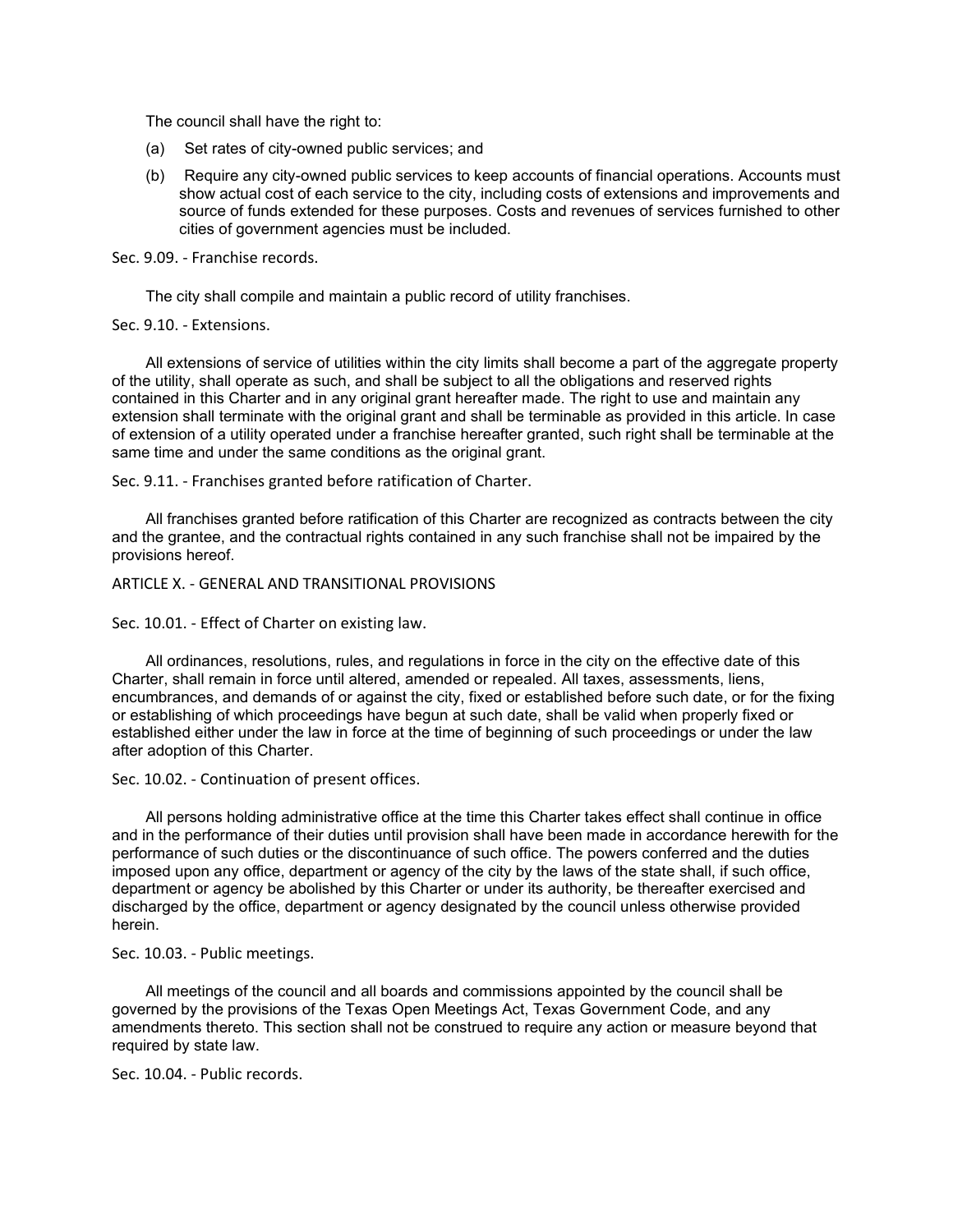Access to the records of every office, department or agency of the city shall be subject to public inspection as provided by the Texas Public Information Act, Texas Government Code, and any amendments thereto. This section shall not be construed to require any action or measure beyond that required by state law.

Sec. 10.05. - Official newspaper.

The council may designate, by resolution, one or more newspapers of general circulation within the city as the official newspaper of the city, and shall cause to be published therein all ordinances, notices and other matters which are required to be published by this Charter, the ordinances of the city, or the constitution or laws of the State of Texas.

Sec. 10.06. - Notice of injury or damage.

Before the city shall be liable for any claim for damages for the death or personal injuries of any person or for damages to property, the complainant or his/her authorized representative shall notify the city secretary in accordance with this section. The notification shall be in writing and shall state specifically how, when and where the death, injury or damage occurred; the amount of loss claimed; and the identity of any witnesses upon whom it is relied to establish the claim. The notification shall be filed within six (6) months of the date of injury or damage or in the case of death, within six months (6) of the date of death.

Sec. 10.07. - Bond or security not required.

It shall not be necessary in any action, suit or proceeding in which the city is a party, for any bond, including supersedes bond, undertaking or security to be demanded or executed by or on behalf of the city, but in all such actions, suits, appeals or proceedings same shall be conducted in the same manner as if such bond, undertaking or security had been given as required by law.

Sec. 10.08. - Judicial notice.

This Charter shall be deemed a public act and shall have the force and effect of a general law; may be read in evidence without pleading or proof, and judicial notice shall be taken thereof in all courts and places without further proof.

Sec. 10.09. - Continuance of contracts and succession of rights.

All contracts entered into by the city or for its benefit prior to the taking effect of this Charter shall continue in full force and effect. Public improvements for which legislative steps have been taken under laws or ordinances existing at the time this Charter takes effect may be carried to completion in accordance with the provisions of such existing laws or ordinances. All suits, taxes, penalties, forfeitures and all other rights, claims, and demands, which have accrued under the laws, heretofore in force governing the city shall belong to and be vested in and shall be prosecuted by and for the use and benefit of the city, and shall not in any way be diminished, affected or prejudiced by the adoption and taking effect of this Charter.

Sec. 10.10. - Continuance of present governing body.

All members of the council, including the mayor, holding office at the time of passage of this Charter shall continue to hold their respective place and office until their respective term of office for which they were elected expires, in accordance with Article III of this Charter.

Sec. 10.11. - Property not subject to execution.

No property owned or held by the city shall be subject to any execution of any kind or nature.

Sec. 10.12. - Garnishment.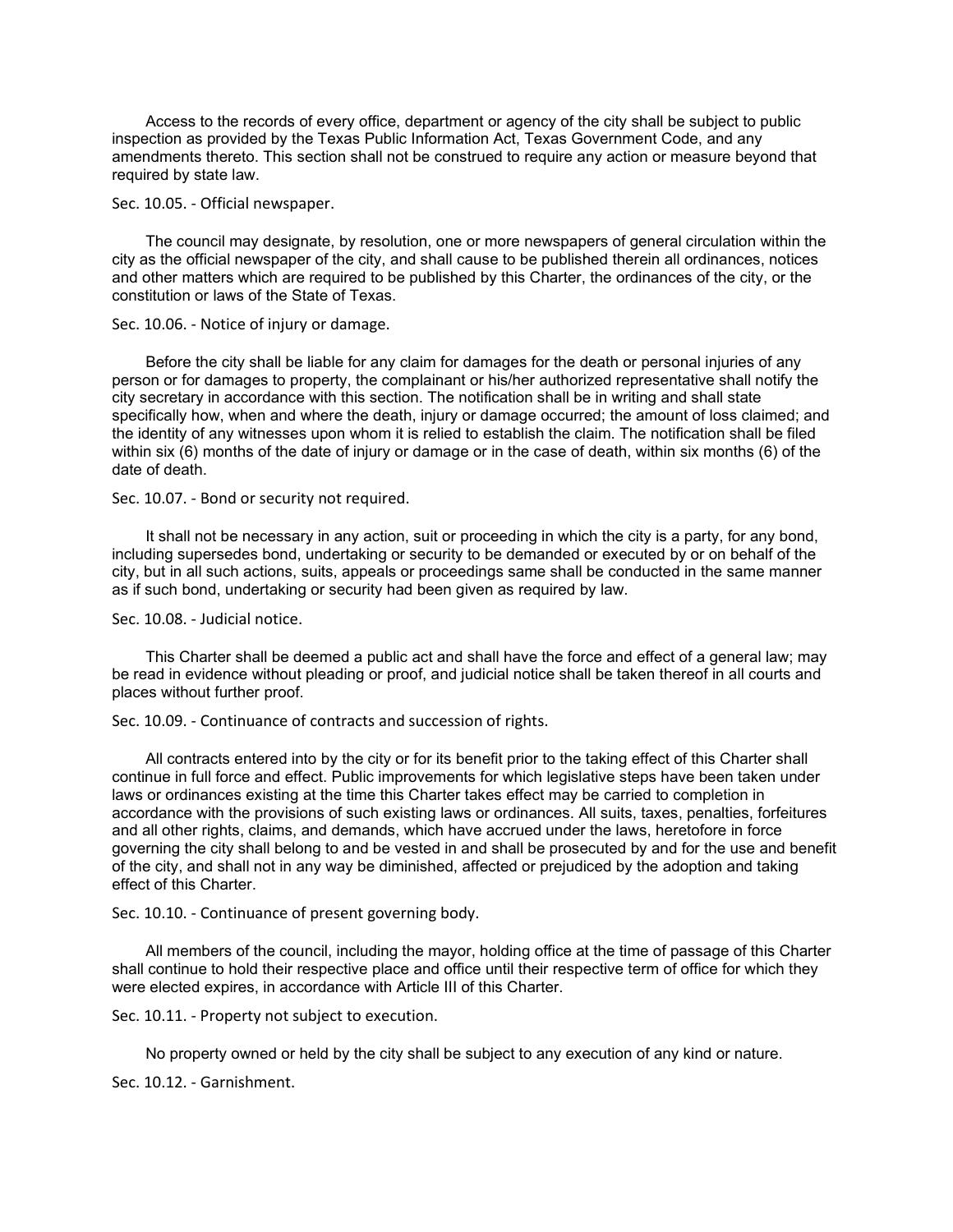No funds of the city shall be subject to garnishment, and the city shall never be required to answer in any garnishment proceedings.

Sec. 10.13. - Persons serving on boards or commissions.

Persons serving on any city board or commission at the time of the adoption of this Charter shall continue to serve until their term shall have expired or until their successors shall have qualified.

Sec. 10.14. - Assignment of wages.

The city shall never be liable, unless otherwise provided by law, to the assignee of any wages of any officer, agent or employee of said city, whether earned or unearned, upon any claim or account whatsoever, and as to the city such assignment shall be absolutely void.

Sec. 10.15. - Severability clause.

If any section or part of a section of this Charter is held to be invalid or unconstitutional by a court of competent jurisdiction, such invalidity shall not invalidate or impair the validity, force, or effect of any other section or part of a section of this Charter.

Sec. 10.16. - Meaning of words.

The provisions of this Charter shall be liberally construed for the purpose of effecting the objects and ends thereof. Unless some other meaning is manifest, the word "city" shall be construed to mean the "City of Manvel." All references to state law or laws of the State of Texas, however expressed, shall mean "as presently enacted or hereinafter enacted or amended."

Sec. 10.17. - Amendment of Charter.

Amendments to this Charter may be framed and submitted to the voters of the city in the manner provided in the Texas Local Government Code, as now or hereafter enacted, or amended.

### Sec. 10.18. - Charter review commission.

The council shall appoint at its first regular meeting in June of every fifth (5th) year after the last review of the Charter, a Charter review commission composed of eleven (11) citizens of the city.

- (a) *Duties of the commission:*
	- (1) Inquire into the operation of the city government under the Charter provisions and determine whether any such provisions require revision. To this end, public hearings may be held;
	- (2) Propose, if it deems desirable, amendments to this Charter to improve the effective application of the Charter to current conditions; and
	- (3) Report its findings and present its proposed amendments, if any, to the council.
- (b) *Action by the council.* The council shall receive the final report of the Charter review commission, shall consider any recommendations made, and if deemed appropriate by the council, may submit proposed Charter amendments to the voters of the city at a special election to be held for such purpose in accordance with state law. The council shall cause such proposed amendments to be published in accordance with state law. Notice of and the conduct of such election shall be in accordance with state law.
- (c) *Term of office.* The term of office of such Charter review commission shall be six (6) months and, at the completion of such term, a report shall be presented to the council, and all records of the proceedings of such commission shall be filed with the city secretary and shall become a public record.

(Ord. No. 2017-O-06, 2-13-2017)